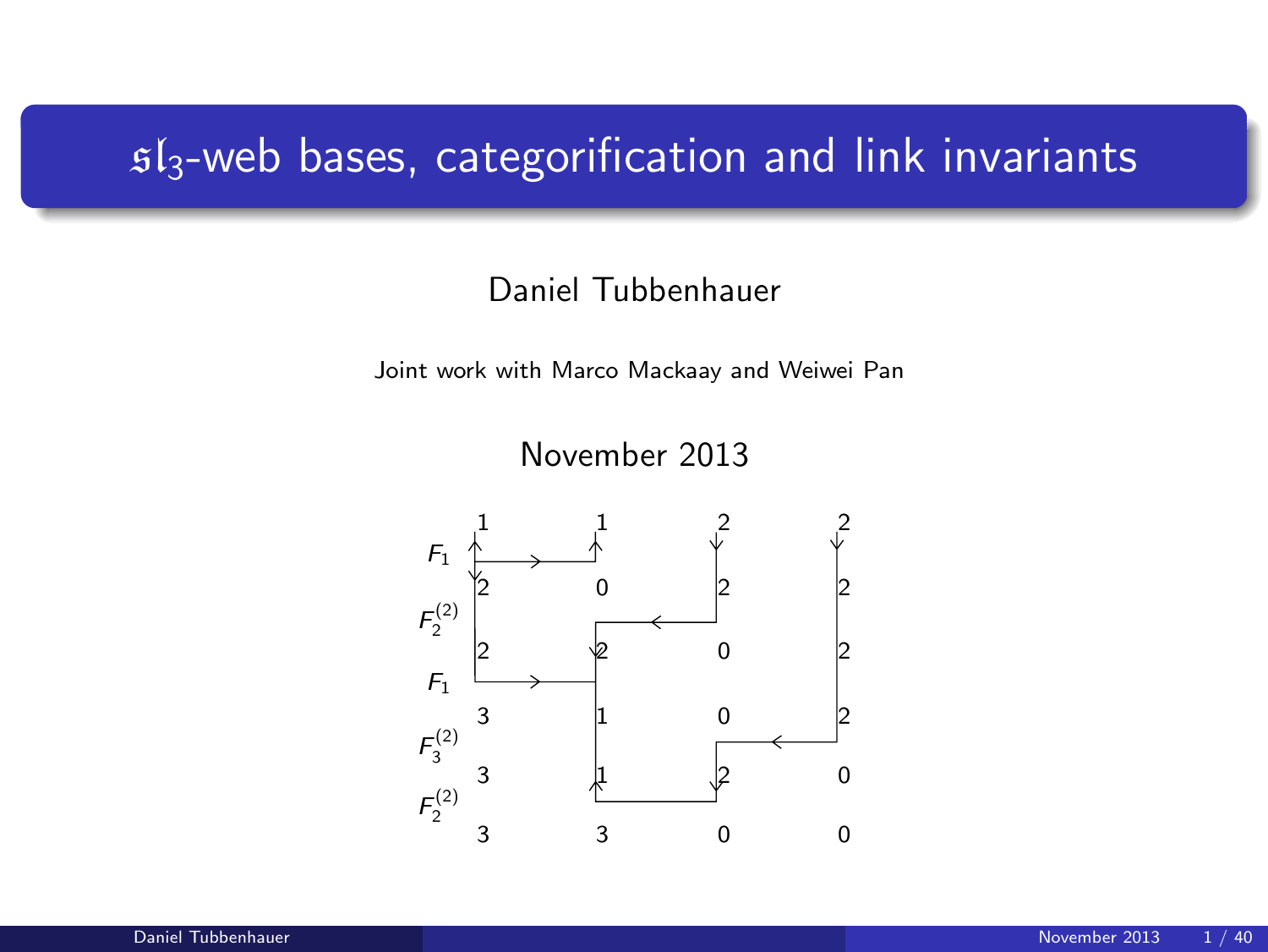### 1 [Categorification](#page-2-0)

• [What is categorification?](#page-2-0)

### [Webs and representations of](#page-4-0)  $U_{q}(s_{3})$

- $\bullet$  sl<sub>3</sub>[-webs](#page-4-0)
- **·** [Intermediate crystals](#page-11-0)
- $\bullet$  q[-skew Howe duality and growing of webs](#page-14-0)
- [Knot polynomials and webs](#page-20-0)

### [The Categorification](#page-24-0)

- [An algebra of foams](#page-24-0)
- **•** [Growing of foams](#page-31-0)
- **•** [Foamation](#page-33-0)
- [Knot homologies and foams](#page-37-0)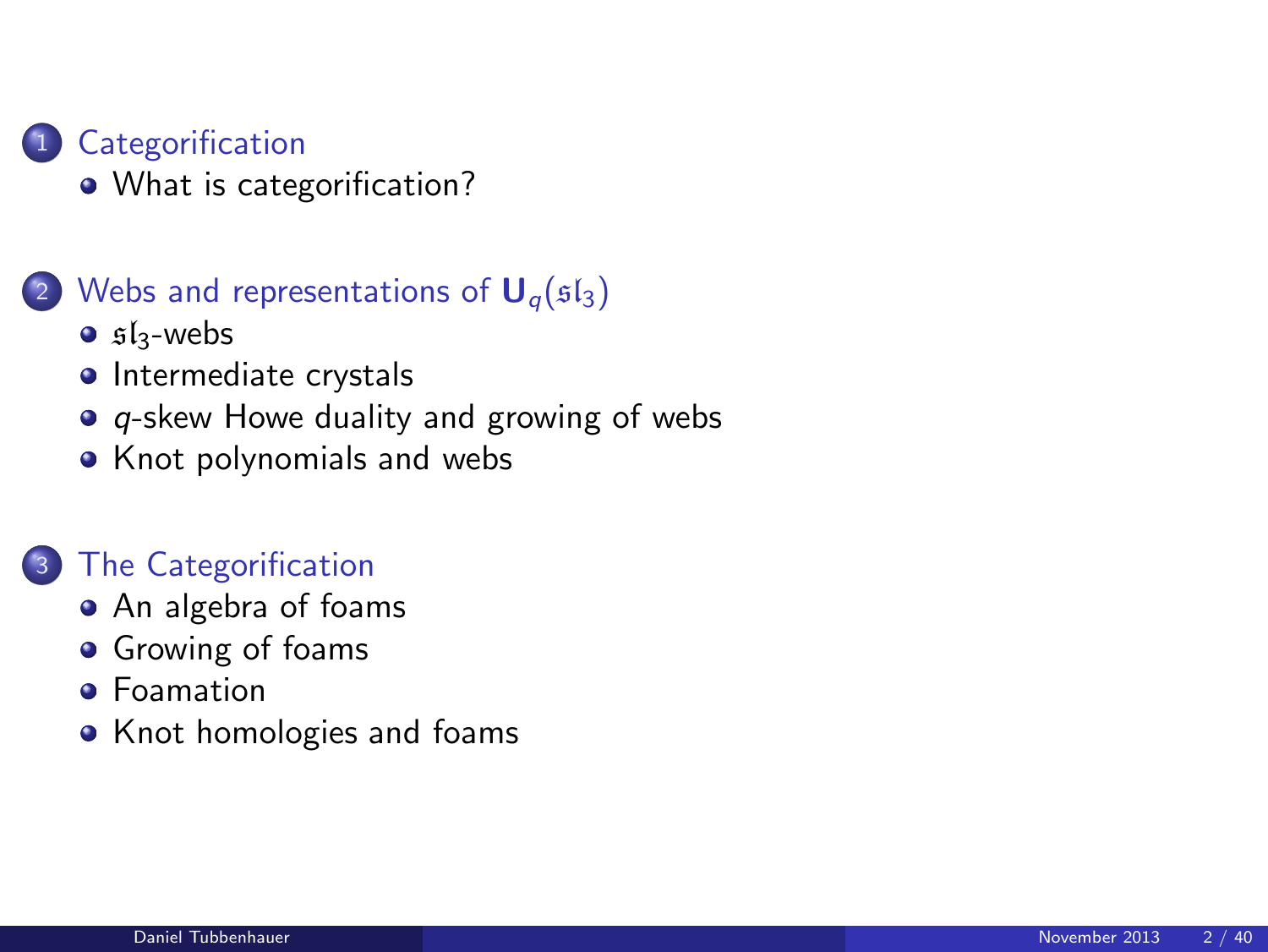Forced to reduce this presentation to one sentence, the author would choose:

Interesting integers are shadows of richer structures in categories.

The basic idea can be seen as follows. Take a "set-based" structure S and try to find a "category-based" structure C such that S is just a shadow of C.

Categorification, which can be seen as "remembering" or "inventing" information, comes with an "inverse" process called decategorification, which is more like "forgetting" or "identifying".

<span id="page-2-0"></span>Note that decategorification should be easy.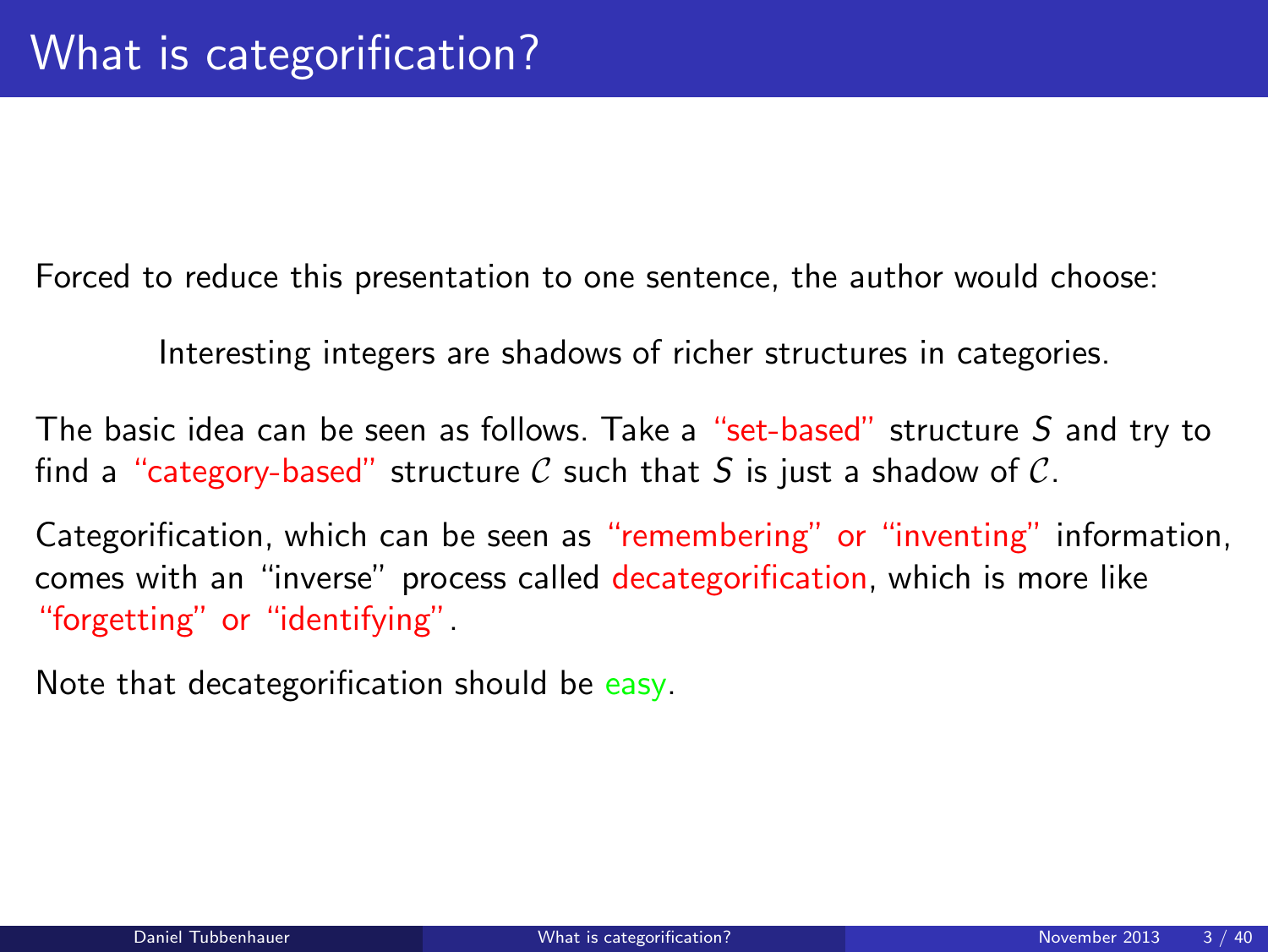# Exempli gratia

Examples of the pair categorification/decategorification are:

| Betweenbers of a manifold              | Caegorify                                       |                     |
|----------------------------------------|-------------------------------------------------|---------------------|
| Polynomials in $\mathbb{Z}[q, q^{-1}]$ | $\frac{Categorical = rank(\cdot)}{d \cdot C}$   | Complexes of gr.VS  |
| The integers $\mathbb{Z}$              | $\frac{Categorical = X_{gr}(\cdot)}{d \cdot C}$ | $K$ - vector spaces |
| An $A$ - module                        | $\frac{Categorical = K_0(\cdot)}{d \cdot C}$    | additive category   |

Usually the categorified world is much more interesting.

Today decategorification  $=$  Grothendieck group!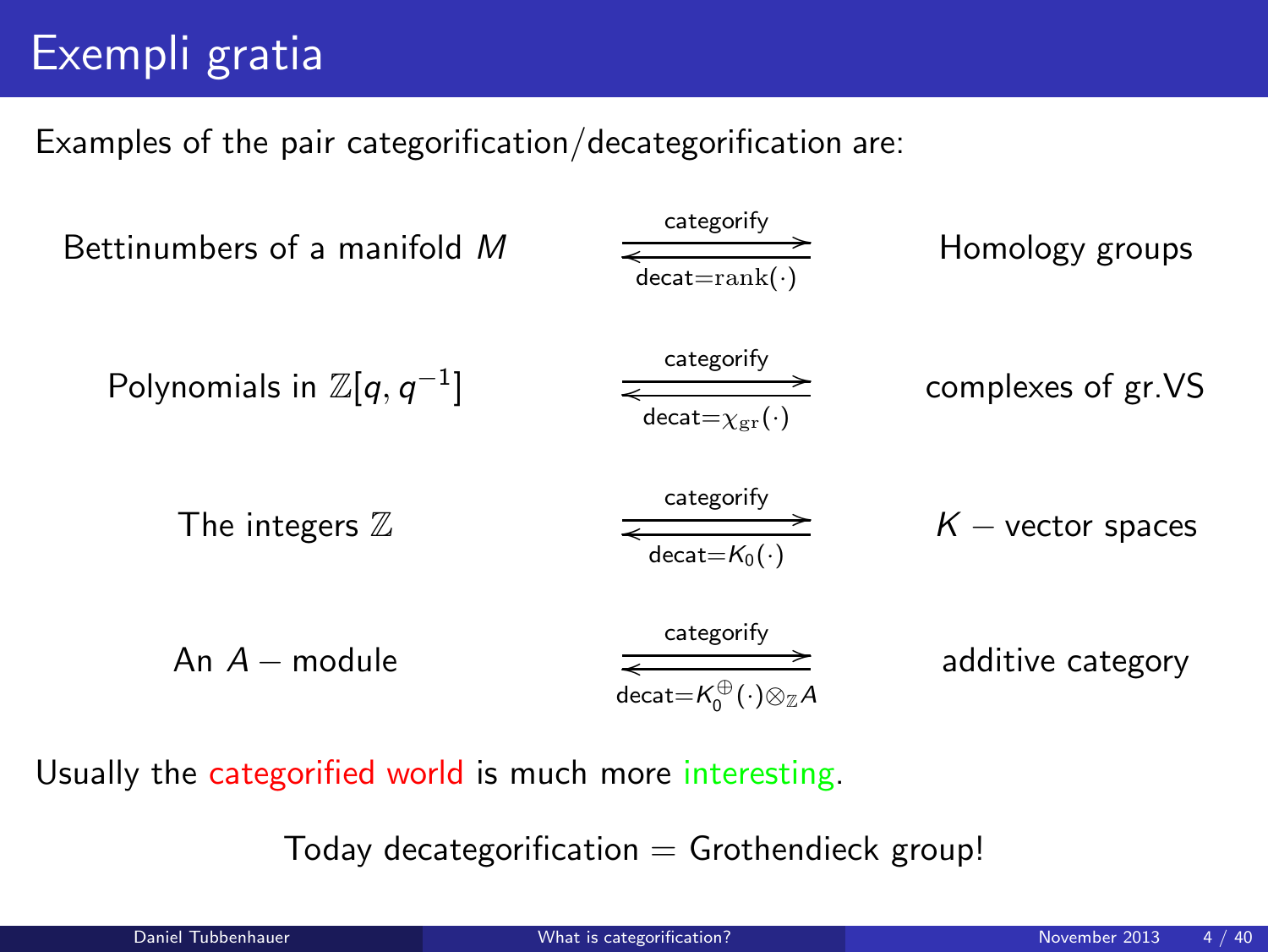# Definition(Kuperberg)

A  $5I_3$ -web w is an oriented trivalent graph, such that all vertices are either sinks or sources. The boundary  $\partial w$  of w is a sign string  $S = (s_1, \ldots, s_n)$  under the convention  $s_i = +$  iff the orientation is pointing in and  $s_i = -$  iff the orientation is pointing out (we also need 0, 3 later - but they are not drawn).

<span id="page-4-0"></span>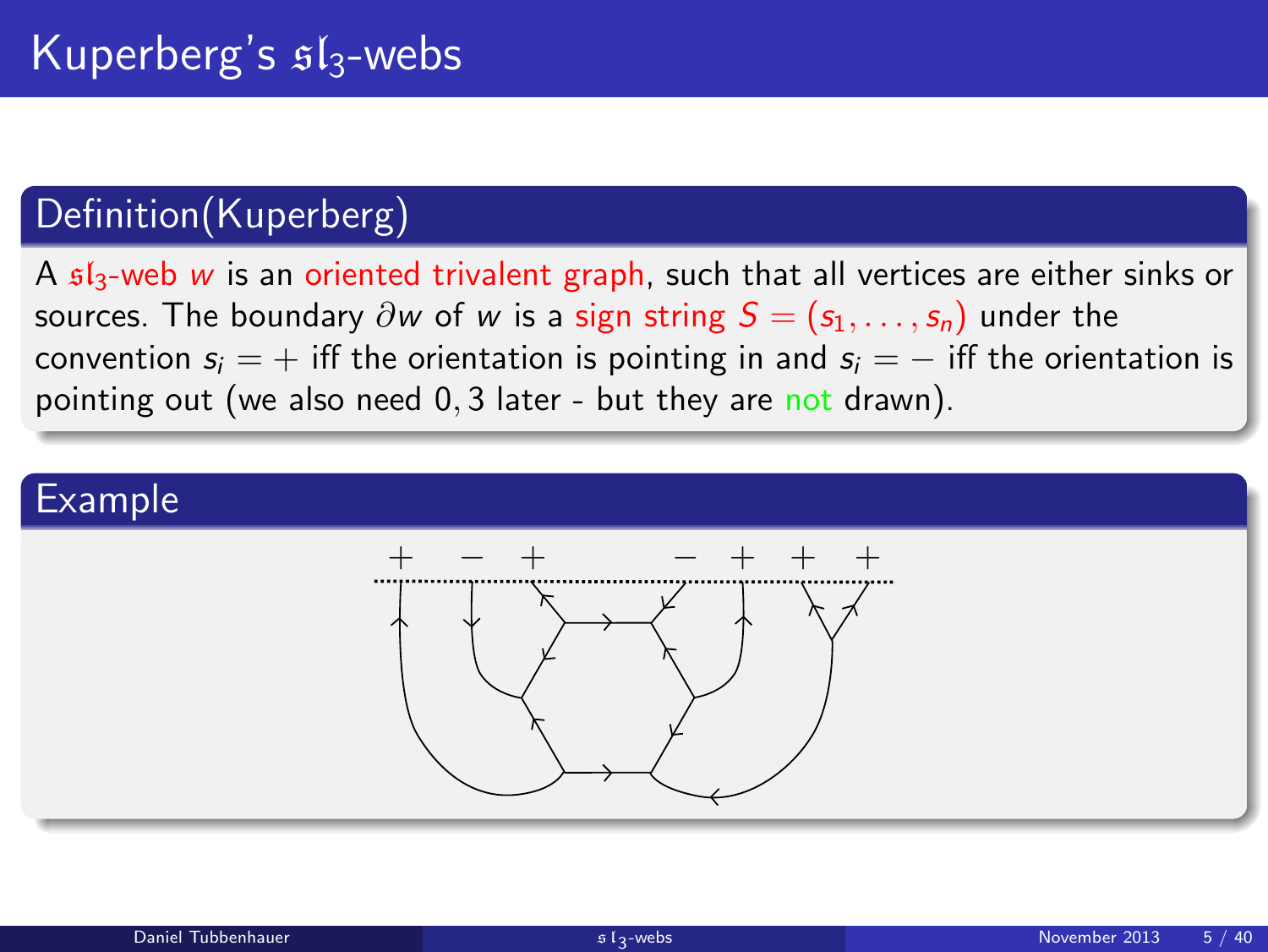## Definition(Kuperberg)

The  $\mathbb{C}(q)$ -web space  $W_S$  for a given sign string  $S = (\pm, \dots, \pm)$  is generated by  $\{w \mid \partial w = S\}$ , where w is a web, subject to the relations

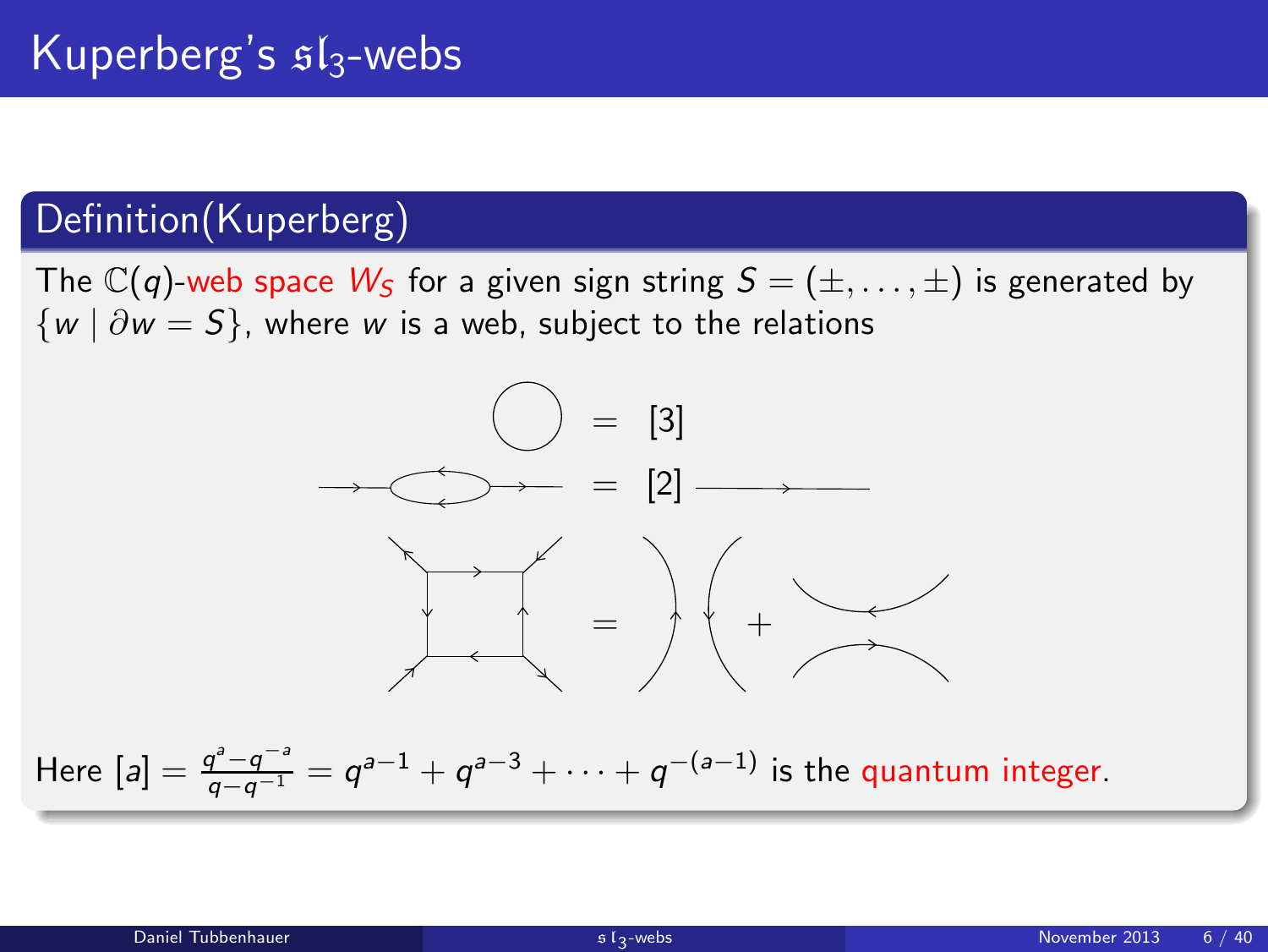Let  $L_D$  be a link projection. Assign to it a polynomial  $P_3(L_D)$  (it is in  $\mathbb{Z}[q,q^{-1}])$ by local and inductive rules as follows.

- $P_3(\mathcal{X}) = q^2 P_3(\mathcal{Y}) q^3 P_3(\mathcal{X})$  (recursion rule 1).
- $P_3(\mathcal{N}) = q^{-2} P_3(\mathcal{N}) q^{-3} P_3(\mathcal{X})$  (recursion rule 2).
- The Kuperberg relations.

### Theorem(Murakami, Ohtsuki and Yamada)

The polynomial  $P_3(\cdot)$  is uniquely determined by the rule and a link invariant. Moreover, it agrees with the so-called HOMFLY-PT polynomial under a certain substitution of variables and normalization.

For example

$$
P_3\left(\bigcirc\bigcirc\bigcirc\right) = q^2 P_3\left(\bigcirc\bigcirc\bigcirc\right) - q^3 P_3\left(\bigcirc\bigcirc\bigcirc\right)
$$

$$
= q^2[3]^2 - q^3[2][3] = [3].
$$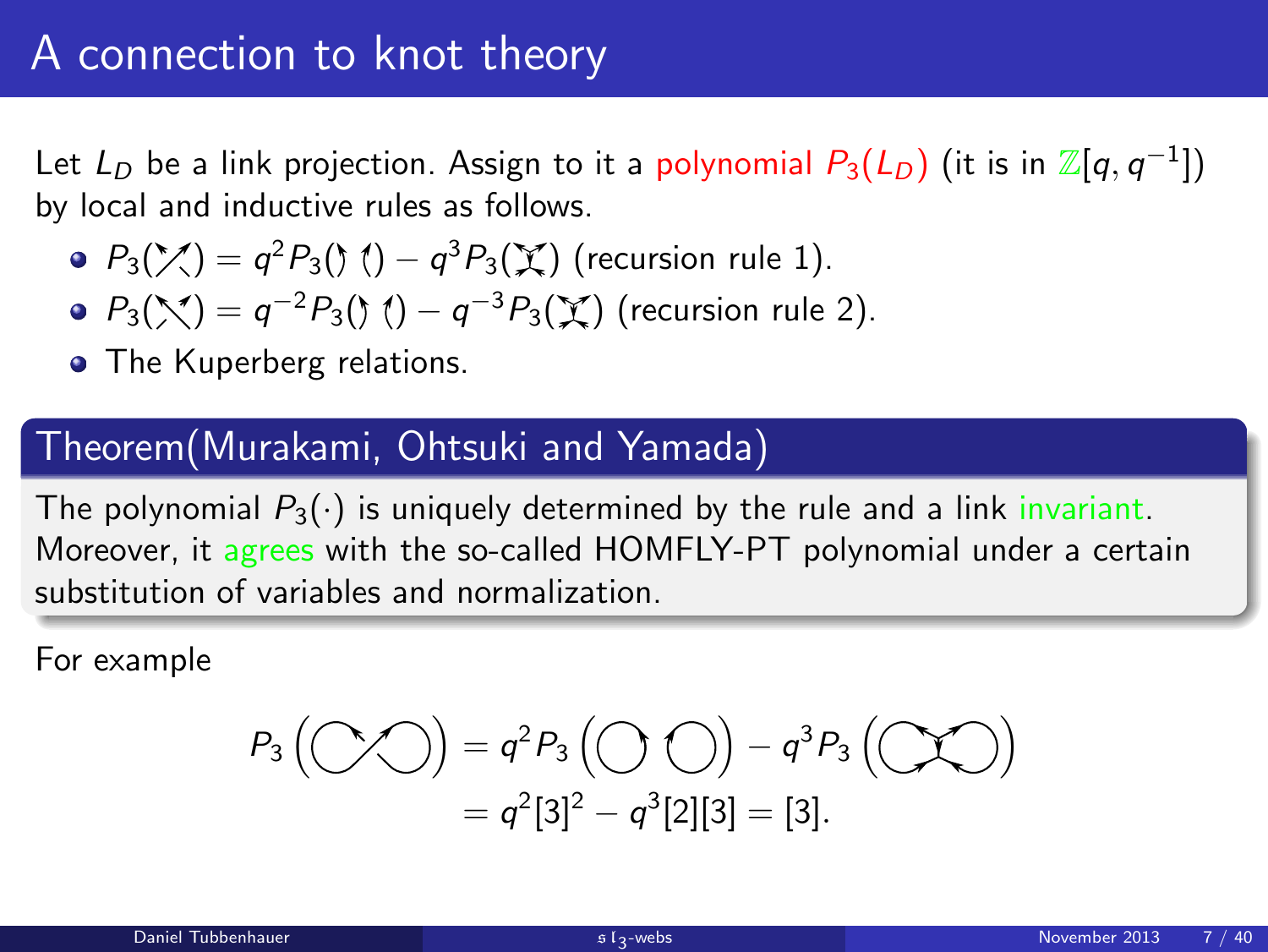A sign string  $S = (s_1, \ldots, s_n)$  corresponds to tensors

$$
V_S=V_{s_1}\otimes\cdots\otimes V_{s_n},
$$

where  $V_+$  is the fundamental  $U_q$ ( $\mathfrak{sl}_3$ )-representation and  $V_-$  is its dual, and webs correspond to intertwiners.

Theorem(Kuperberg)

 $W_S \cong \text{Hom}_{\mathbf{U}_q(\mathfrak{sl}_3)}(\mathbb{C}(q),V_S) \cong \text{Inv}_{\mathbf{U}_q(\mathfrak{sl}_3)}(V_S)$ 

In fact, the so-called spider category of all webs modulo the Kuperberg relations is equivalent to the representation category of  $U_q(sI_3)$ . As a matter of fact, the  $\mathfrak{sl}_3$ -webs without internal circles, digons and squares form

a basis  $B<sub>S</sub>$ , called web basis, of  $W<sub>S</sub>$ !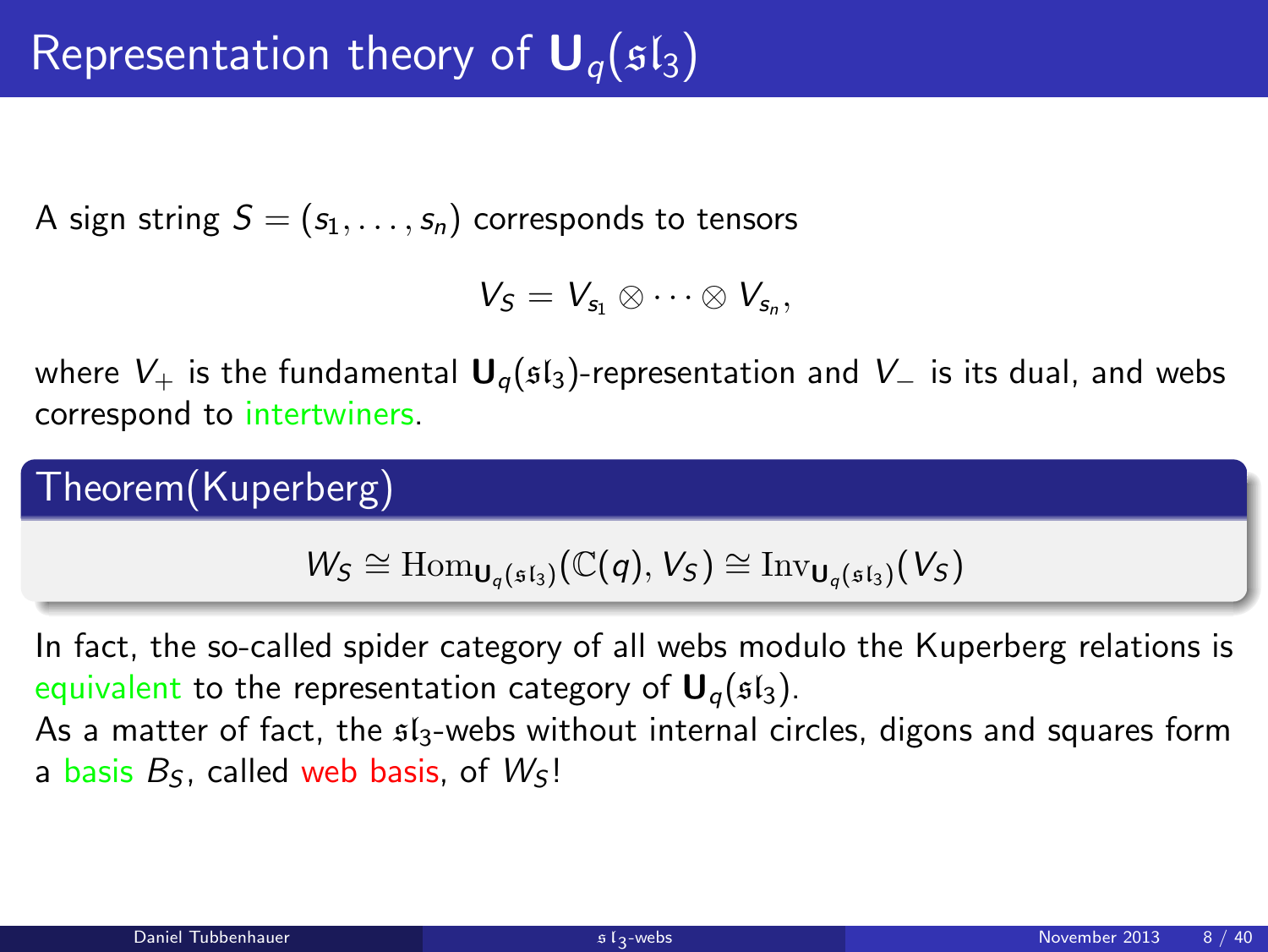# Kuperberg's  $sI_3$ -webs

### Example



Webs can be coloured with flow lines. At the boundary, the flow lines can be represented by a state string  $J$ . By convention, at the *i*-th boundary edge, we set  $j_i = \pm 1$  if the flow line is oriented downward/upward and  $j_i = 0$ , if there is no flow line. So  $J = (0, 0, 0, 0, 0, +1, -1)$  in the example.

Given a web with a flow  $w_f$ , attribute a weight to each trivalent vertex and each arc in  $w_f$  and take the sum. The weight of the example is  $-4$ .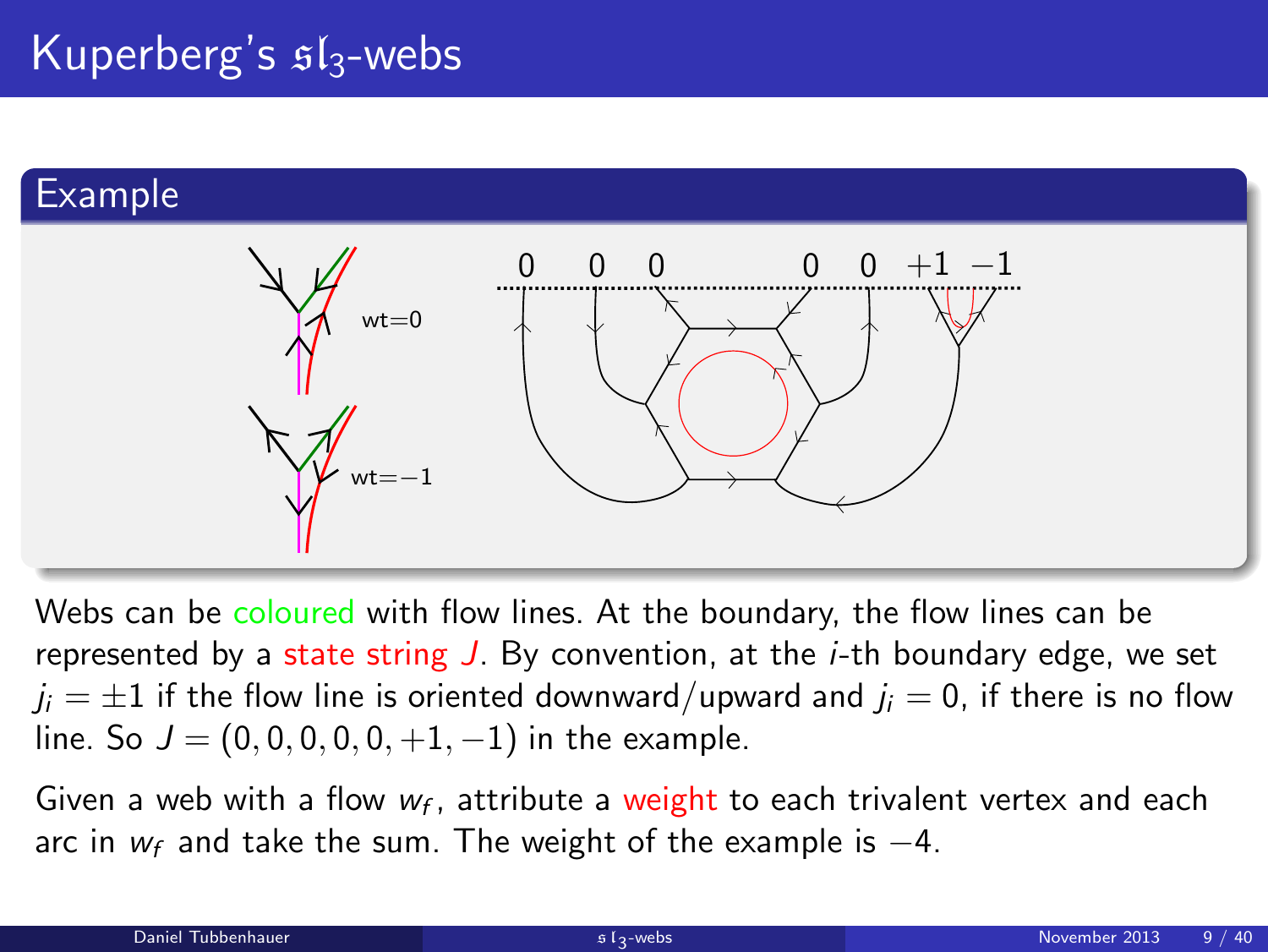# Theorem(Khovanov-Kuperberg)

Pairs of sign S and a state strings J correspond to the coefficients of the web basis relative to tensors of the standard basis  $\{e_\pm^{-1},e_\pm^0,e_\pm^{+1}\}$  of  $V_\pm$ .

#### Example

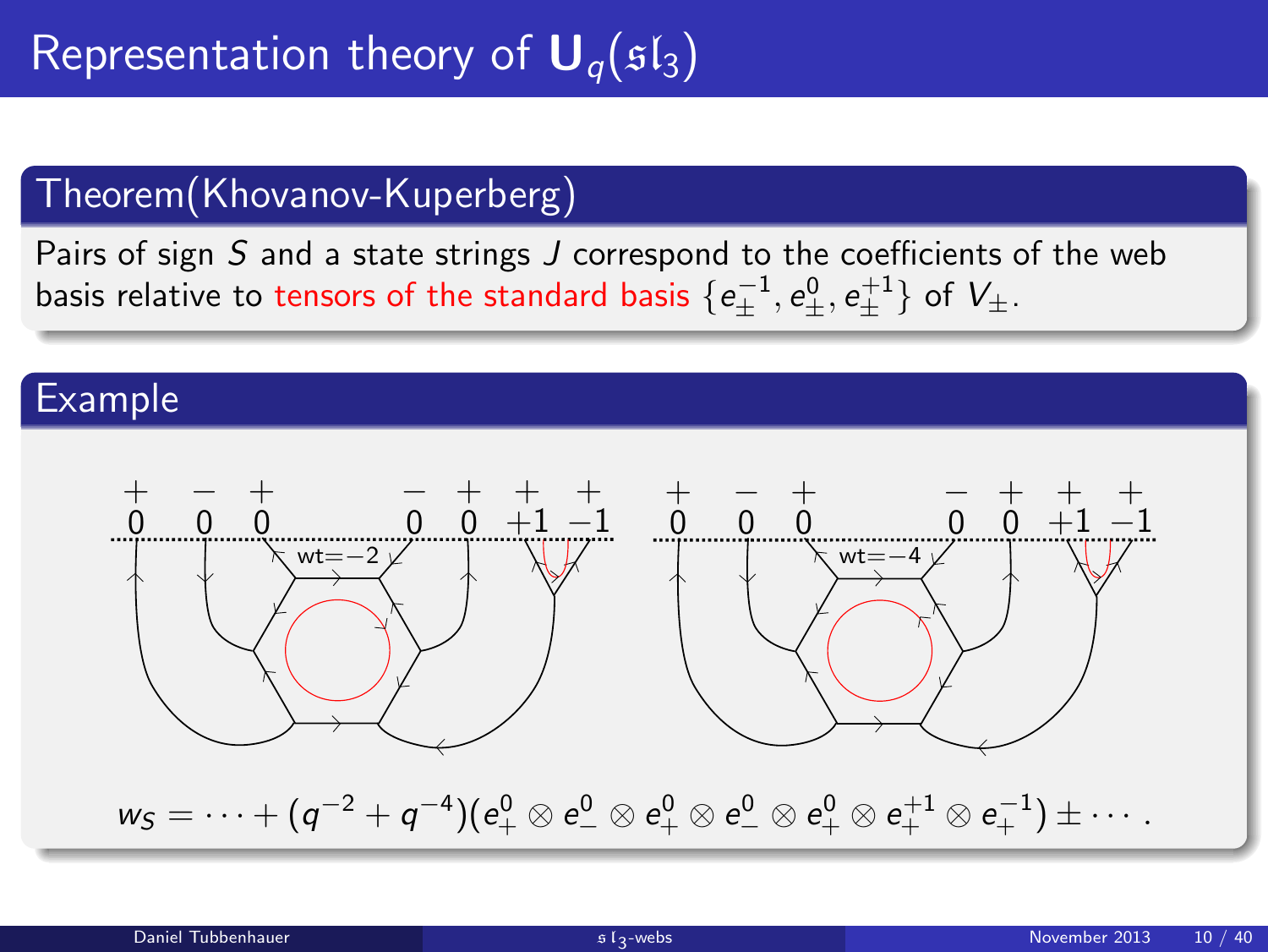## Theorem(Khovanov-Kuperberg)

Given 
$$
(S, J)
$$
, we have (with  $v = -q^{-1}$  and  $e_S^J = e_{s_1}^{j_1} \otimes \cdots \otimes e_{s_n}^{j_n}$ )

$$
w_{\mathsf{S}}^{\mathcal{Y}} = e_{\mathsf{S}}^{\mathcal{Y}} + \sum_{J^{\prime} < J} c(S, J, J^{\prime}) e_{\mathsf{S}}^{J^{\prime}} \text{ for } c(S, J, J^{\prime}) \in \mathbb{N}[v, v^{-1}].
$$

In general we have  $B_5 \neq \text{dcan}(W_5)$ , but the web basis is bar-invariant.

### Theorem(MPT)

We proved, by categorification, that the change-of-basis matrix from Kuperberg's web basis  $B<sub>S</sub>$  to the dual canonical basis  $dcan(W<sub>S</sub>)$  is unitriangular.

Question: The web basis  $B_5$  is a somehow "special" basis of  $W_5$ . But it is not the dual canonical. So what kind of basis is it?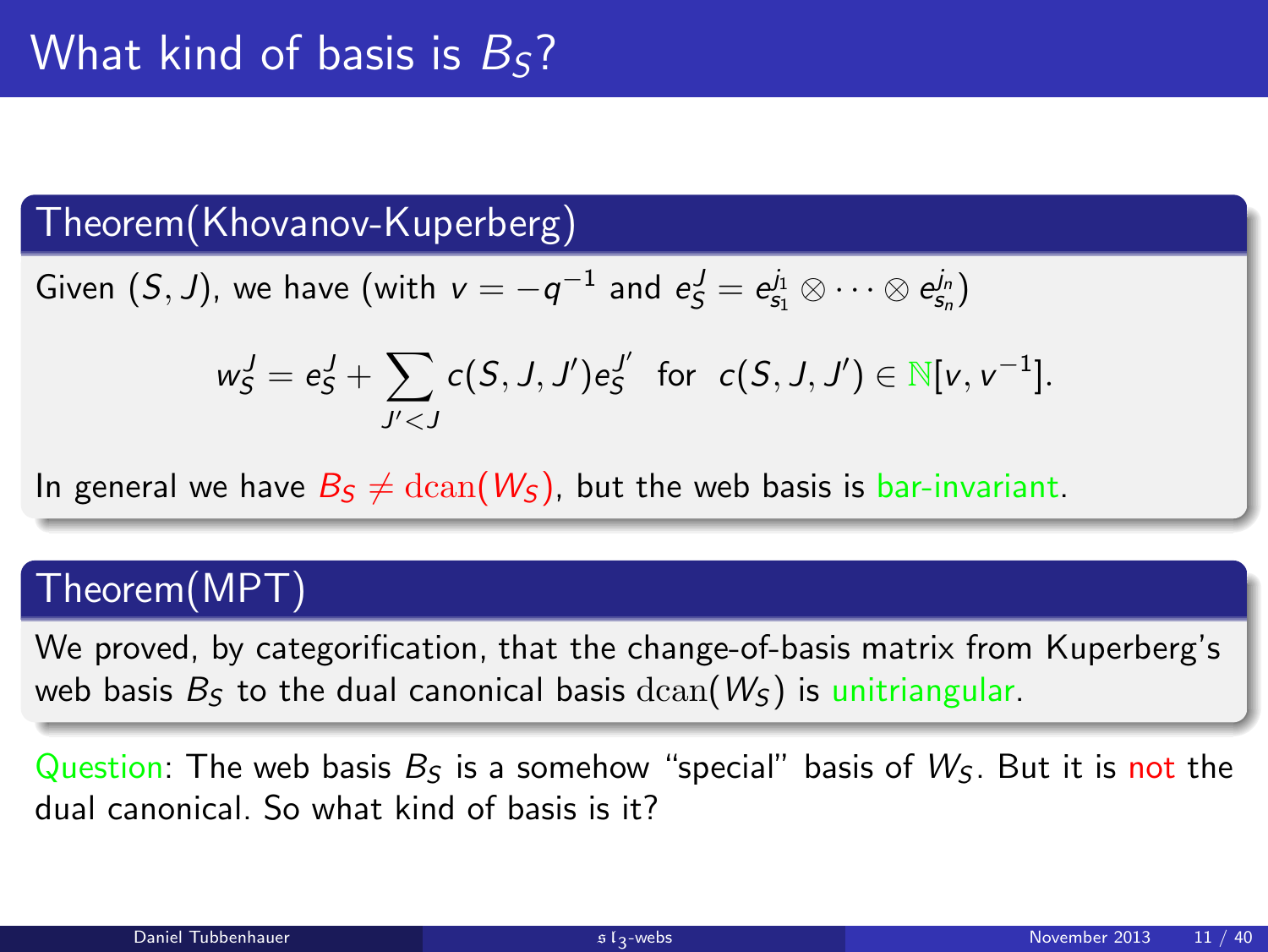### Definition

For  $d \in \mathbb{N}_{>1}$  the quantum special linear algebra  $\mathbf{U}_q(\mathfrak{sl}_d)$  is the associative, unital  $\mathbb{C}(q)$ -algebra generated by  $\mathcal{K}_i^{\pm 1}$  and  $E_i$  and  $F_i$ , for  $i=1,\ldots,d-1$ , subject to some relations (that we do not need today).

### Definition(Beilinson-Lusztig-MacPherson)

For each  $\lambda\in\mathbb{Z}^{d-1}$  adjoin an idempotent  $1_\lambda$  (think: projection to the  $\lambda$ -weight space!) to  $U_q(\mathfrak{sl}_d)$  and add some relations, e.g.

$$
1_{\lambda}1_{\mu} = \delta_{\lambda,\nu}1_{\lambda}
$$
 and  $K_{\pm i}1_{\lambda} = q^{\pm \lambda_i}1_{\lambda}$  (no *K*'s anymore!).

The idempotented quantum special linear algebra is defined by

<span id="page-11-0"></span>
$$
\dot{\mathbf{U}}(\mathfrak{sl}_d) = \bigoplus_{\lambda,\mu \in \mathbb{Z}^{d-1}} 1_{\lambda} \mathbf{U}_q(\mathfrak{sl}_d) 1_{\mu}.
$$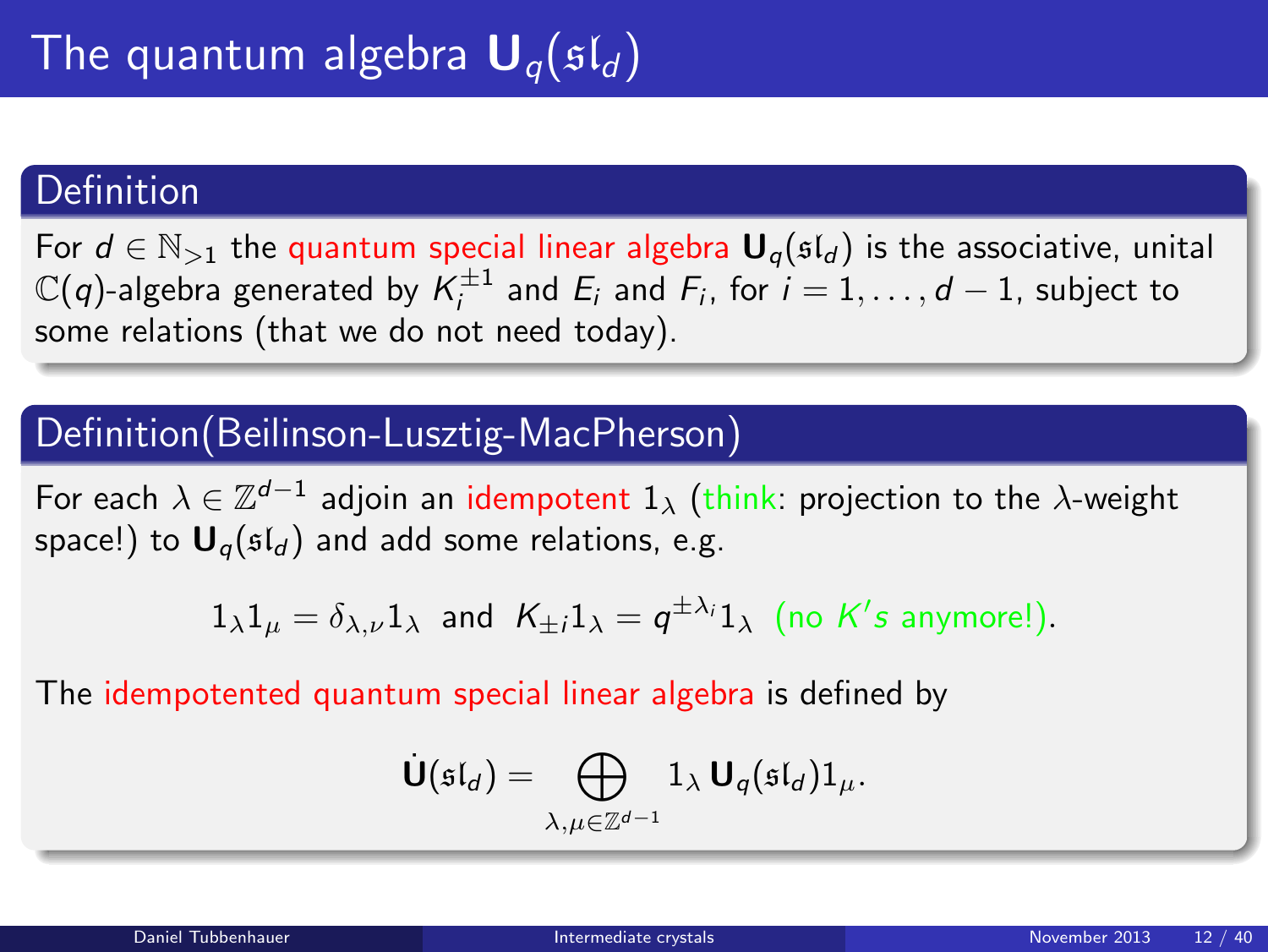Let  $d = 3\ell$  and let  $V_{\Lambda}$  be the irreducible  $U(\mathfrak{sl}_d)$ -module of highest weight  $\mathsf{\Lambda}=(3^{\ell}).$  Kashiwara-Lusztig's lower global crystal (or canonical) basis  $\mathrm{can}(V_\Delta)=\{b_T\mid T\in \mathrm{Std}(3^\ell)\}$  has nice properties, but is in very hard to find.

Leclerc and Toffin have defined an intermediate crystal basis  $B_{\Lambda}$  of  $V_{\Lambda}$  by an explicit algorithm that can be used to compute  $can(V<sub>A</sub>)$  inductively, i.e.  $B<sub>A</sub>$  has some nice properties, but is still trackable enough to be written down.

# Example (with  $\ell = 3$ )

$$
T = \frac{1 \mid 2 \mid 4}{2 \mid 3 \mid 5} \rightsquigarrow \mathrm{LT}(T) = F_1 F_2 F_3^{(2)} F_2 F_1 F_4 F_3 F_2 F_5^{(2)} F_4^{(2)} F_3^{(2)} v_A.
$$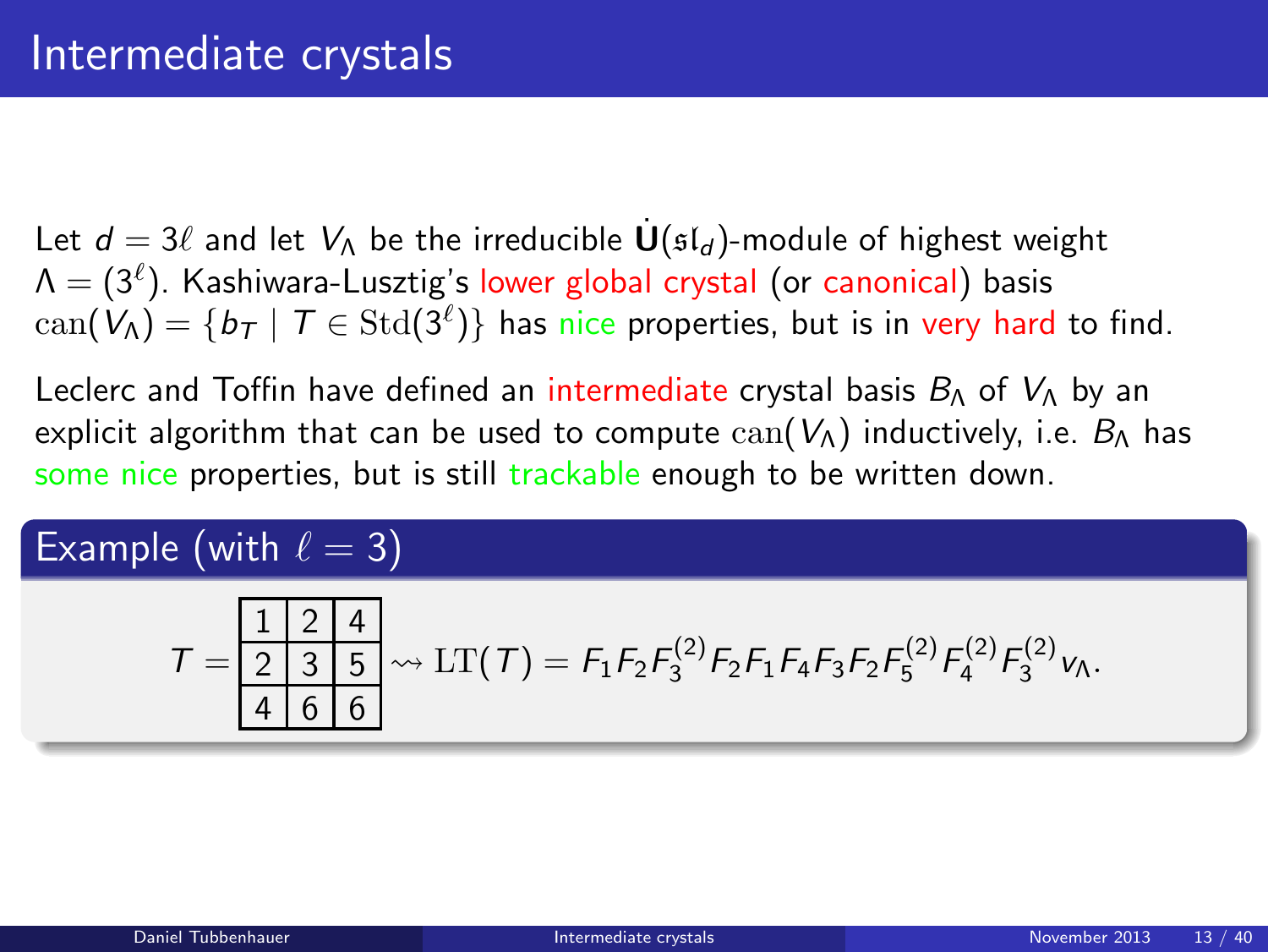The intermediate crystal basis sits "in-between" the canonical  $can(V_{\Lambda})$  and the tensor basis  $\{x_{\mathcal{T}'}\in \Lambda^{\ell}_{\mathsf{q}}(\mathbb{C}^d_{\mathsf{q}})^{\otimes 3}\supset V_{\Lambda}\mid \mathcal{T}'\in \mathrm{Col}(3^{\ell})\}.$ 

#### Theorem(Leclerc-Toffin)

We have (for  $\mathcal{T}'\in \text{Col}(3^{\ell}), \ \mathcal{T}''\in \text{Std}(3^{\ell}))$ 

$$
LT(\mathcal{T}) = x_{\mathcal{T}} + \sum_{\mathcal{T}' \prec \mathcal{T}} \alpha_{\mathcal{T}'}(v) x_{\mathcal{T}'} \text{ and } b_{\mathcal{T}} = LT(\mathcal{T}) + \sum_{\mathcal{T}'' \prec \mathcal{T}} \beta_{\mathcal{T}''} \tau(v) LT(\mathcal{T}'')
$$

with certain  $\alpha_{\mathcal{T}'}(\mathsf{v})\in\mathbb{N}[\mathsf{v},\mathsf{v}^{-1}]$  and  $\beta_{\mathcal{T}''\mathcal{T}}(\mathsf{v})\in\mathbb{Z}[\mathsf{v},\mathsf{v}^{-1}]$  (with  $\mathsf{v}=-q^{-1}).$ Moreover, the intermediate crystal basis is bar-invariant.

We have seen this before!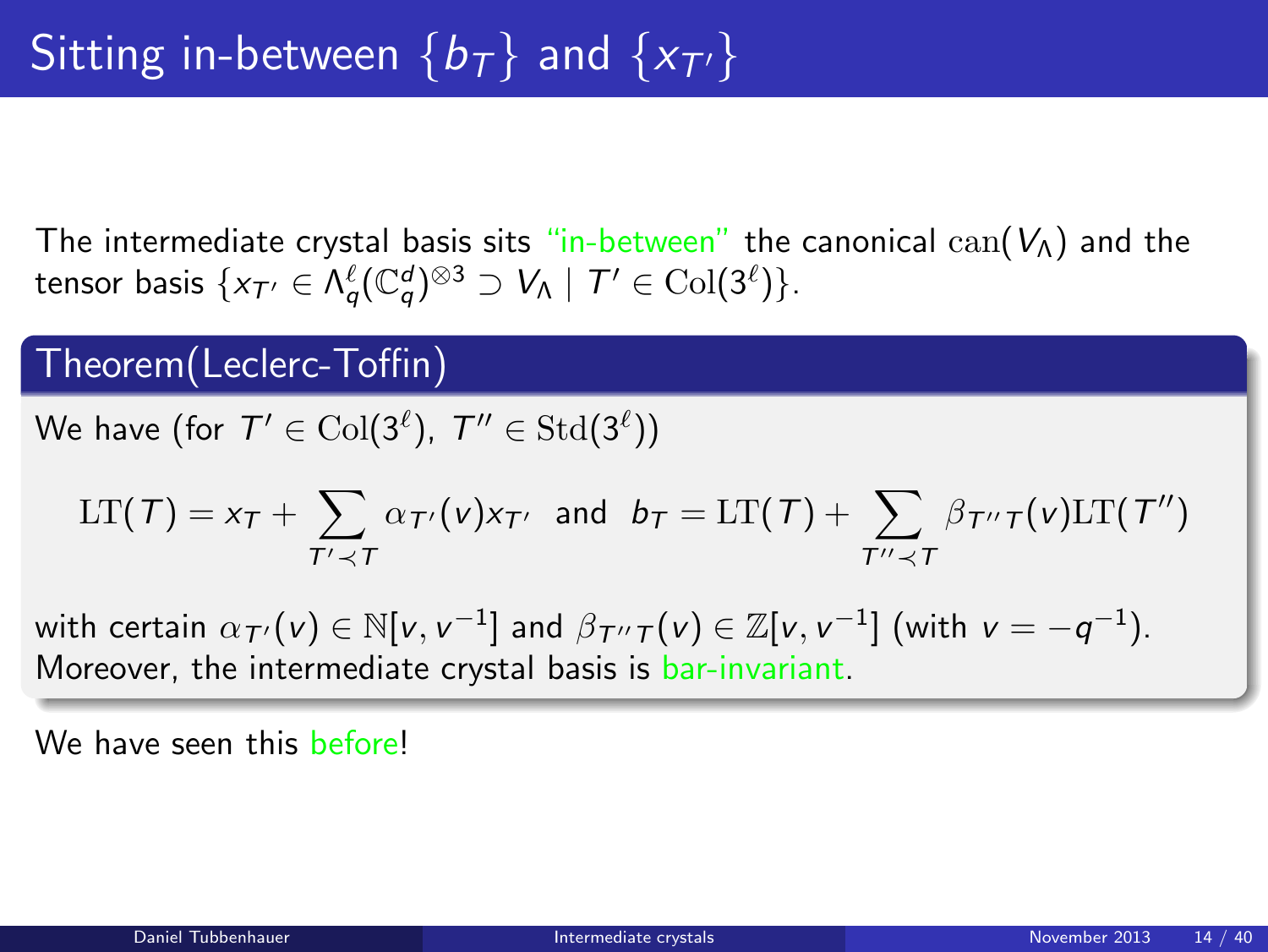The commuting actions of  $\dot{\mathbf{U}}(\mathfrak{sl}_d)$  and  $\dot{\mathbf{U}}(\mathfrak{sl}_3)$  on

$$
\Lambda_q^{\bullet}(\mathbb{C}_q^d)^{\otimes 3} \cong \Lambda_q^{\bullet}(\mathbb{C}^d \otimes \mathbb{C}^3) \cong \Lambda_q^{\bullet}(\mathbb{C}_q^3)^{\otimes d}
$$

introduce an  $\dot{{\bf U}}(\mathfrak{sl}_d)$ -action on  $\Lambda^{\bullet}_q(\mathbb{C}_q^3)^{\otimes d}$  and an  $\dot{{\bf U}}(\mathfrak{sl}_3)$ -action on  $\Lambda^{\bullet}_q(\mathbb{C}_q^d)^{\otimes 3}.$  Here

<span id="page-14-0"></span>
$$
\Lambda_q^{\bullet}(\mathbb{C}_q^l)=\bigoplus_{k=1}^l\Lambda_q^k(\mathbb{C}_q^l)
$$

and all the  $\Lambda^k_q({\mathbb C}_q^l)$  are irreducible  $\dot{{\bf U}}(\mathfrak{sl}_l)$ -representations.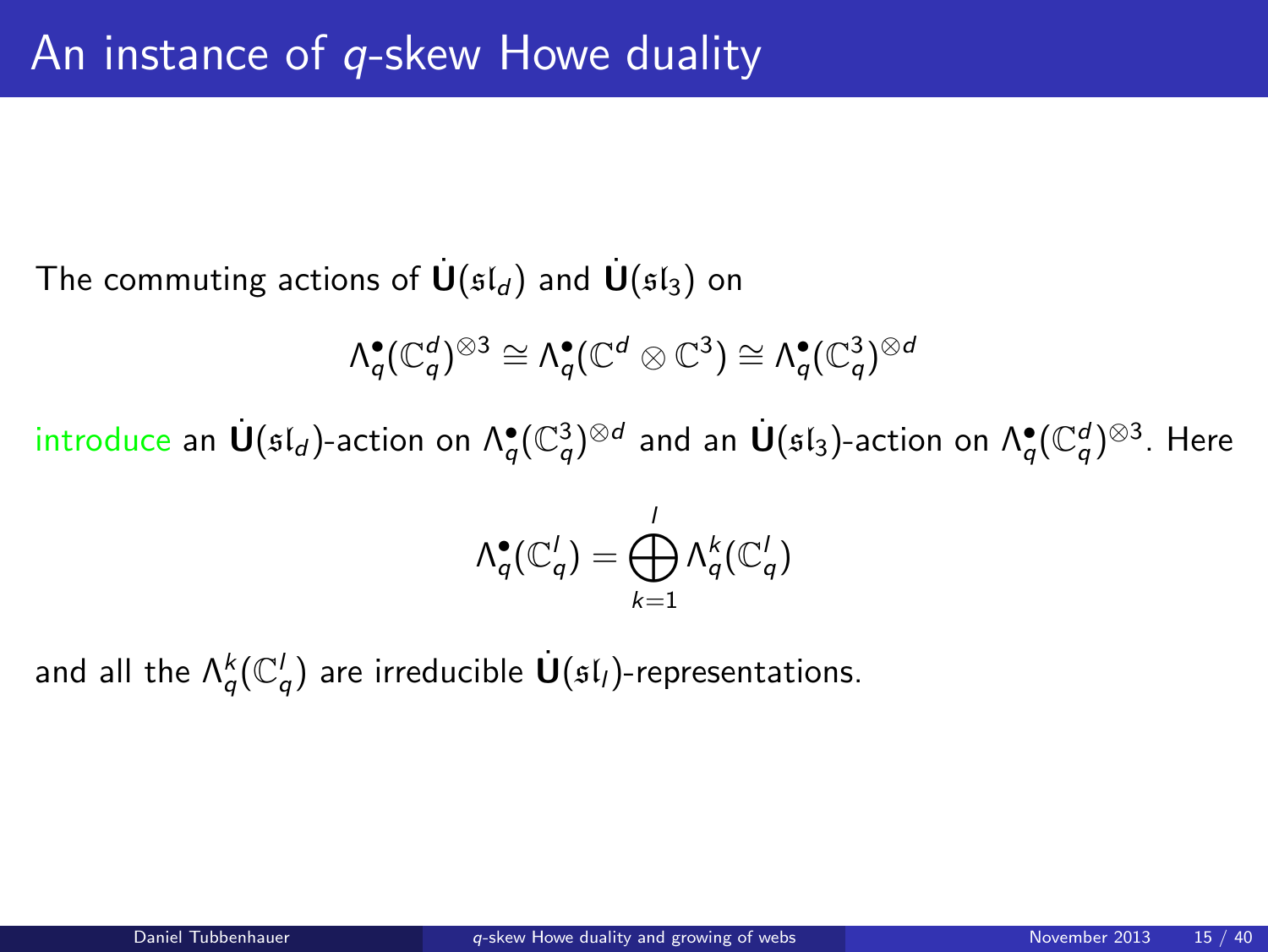# The  $sI_3$ -webs form a  $\mathbf{U}(sI_d)$ -module

We defined an action  $\phi$  of  $\dot{\textbf U}(\mathfrak{sl}_d)$  on  $\mathcal W_{(3^\ell)}=\bigoplus_{S\in\Lambda(n,n)_3} \mathcal W_S$  by



We use the convention that vertical edges labeled 1 are oriented upwards, vertical edges labeled 2 are oriented downwards and edges labeled 0 or 3 are erased. Think: 0, 3 indicates the trivial, 1 the  $V_+$  and 2 the  $V_-$ -representation.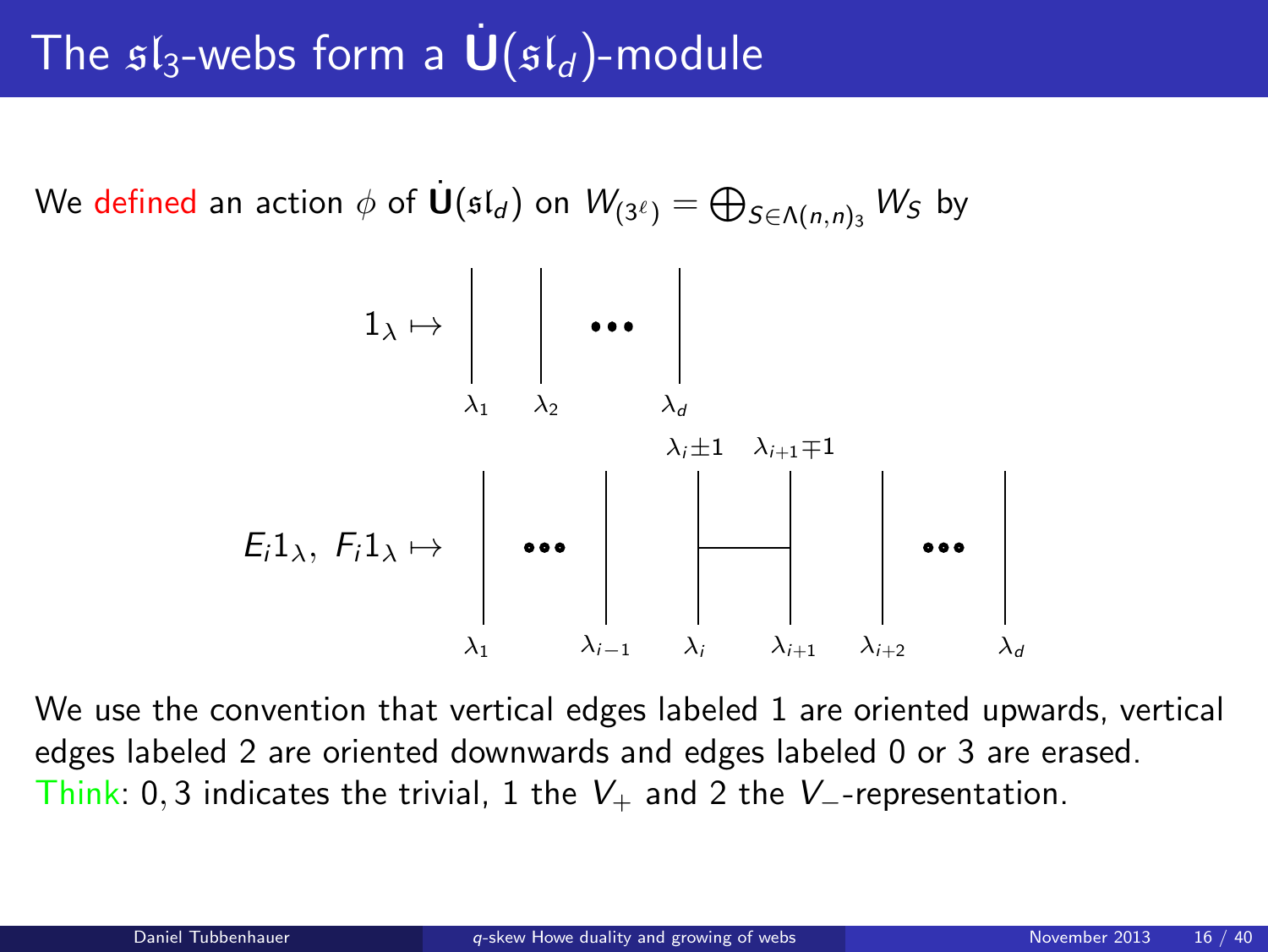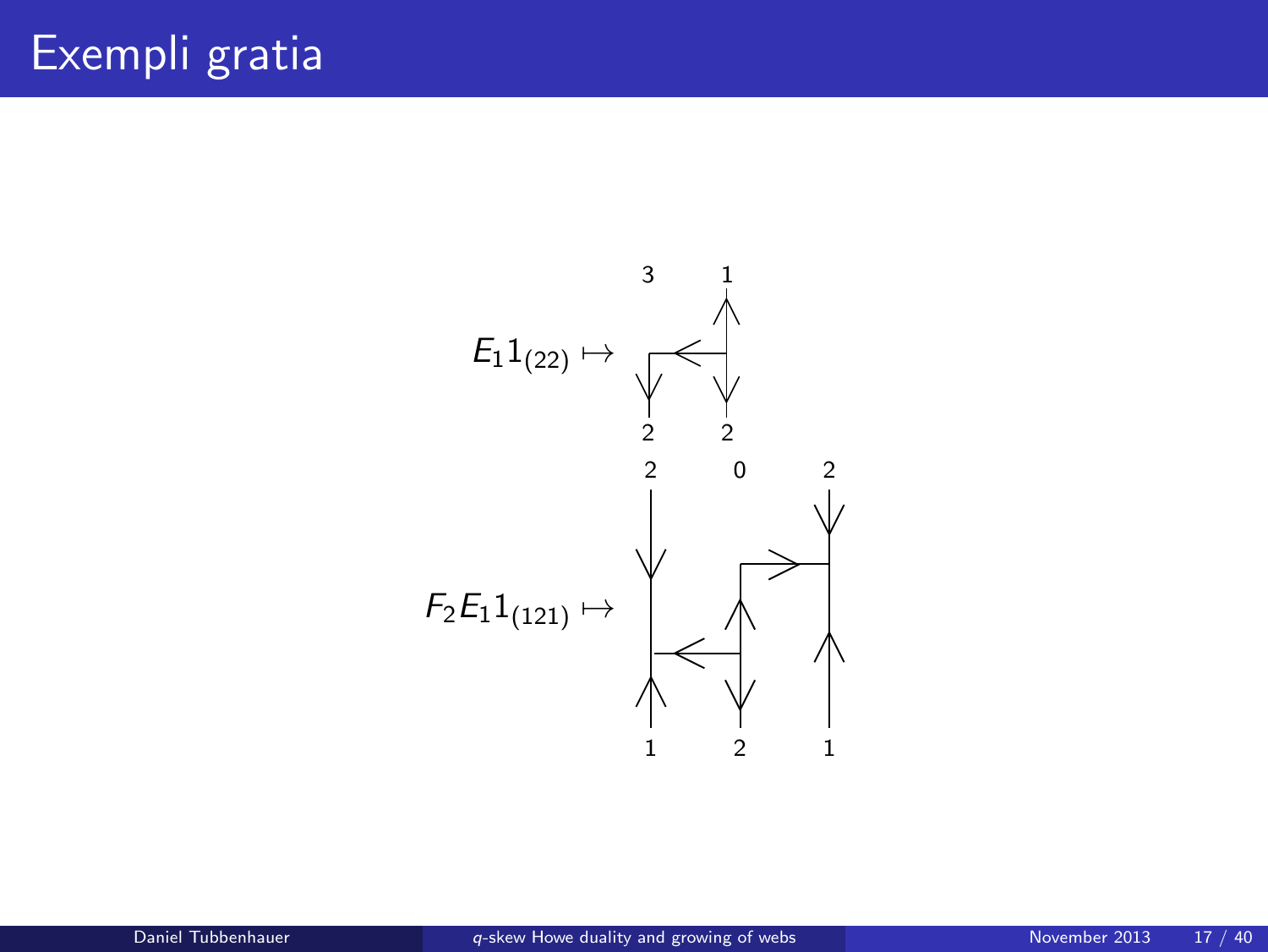## Proposition(MT)

The Kuperberg web basis  $B<sub>S</sub>$  is Leclerc-Toffin's intermediate crystal basis under q-skew Howe duality, i.e.

$$
\mathrm{LT}(\mathcal{T})=\{F_{i_s}^{(r_s)}\cdots F_{i_1}^{(r_1)}v_{3^{\ell}}\mid \mathcal{T}\in \mathrm{Std}(3^{\ell})\}\stackrel{\mathrm{sHd}}{\longmapsto}w_5^J.
$$

(No  $K$ 's and  $E$ 's anymore!)

### **Corollary**

The change-of-basis matrix from Kuperberg's web basis  $B<sub>S</sub>$  to the dual canonical basis  $dcan(W<sub>S</sub>)$  is unitriangular, it is bar-invariant and

$$
w_S^J = e_S^J + \sum_{J' < J} c(S, J, J') e_S^{J'} \text{ for } c(S, J, J') \in \mathbb{N}[v, v^{-1}].
$$

We also defined a growth algorithm for flows - but we do not need it today.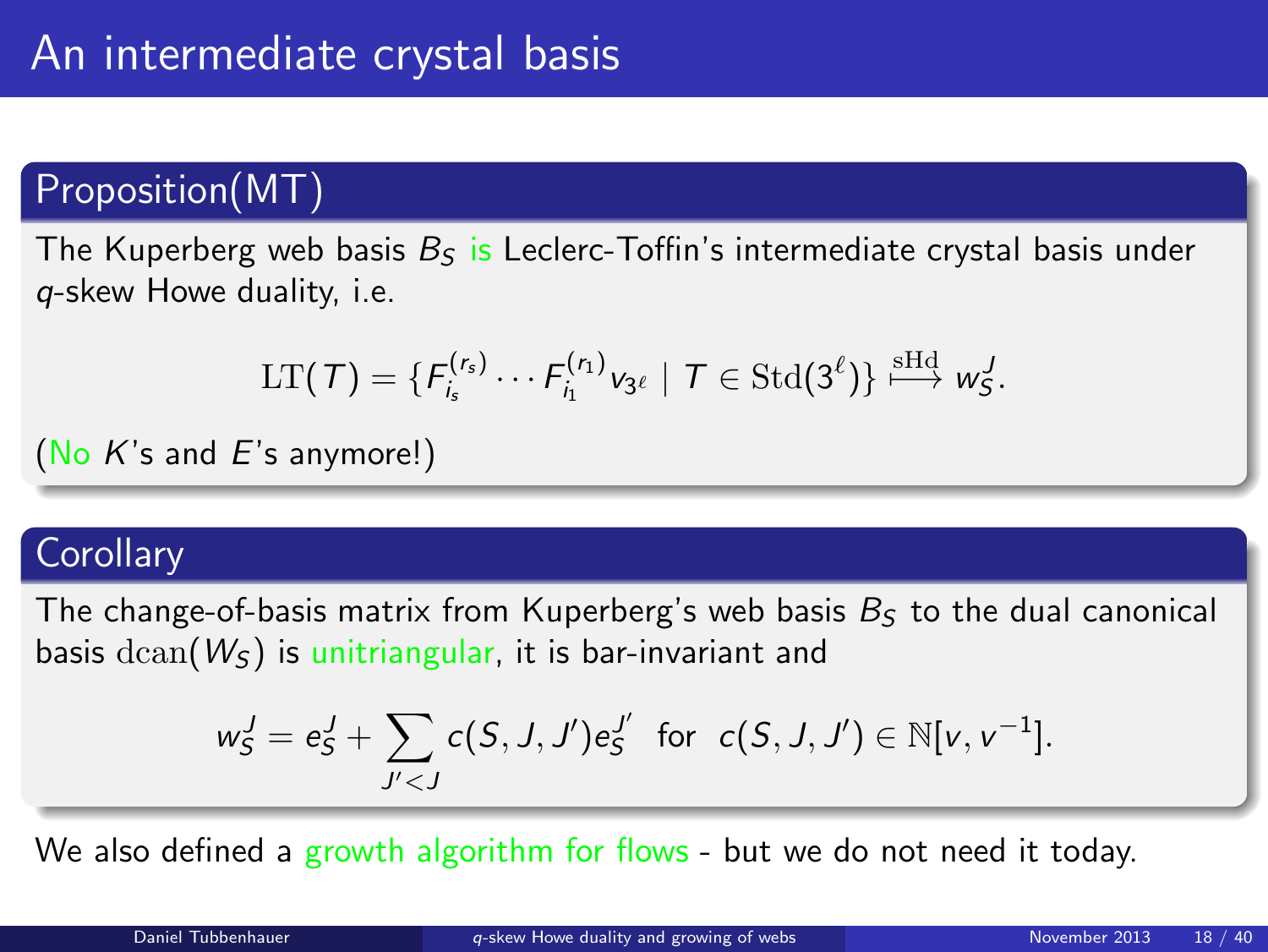### Example 1 2 4  $w = | \qquad \qquad \swarrow \qquad \qquad \swarrow \qquad \qquad \qquad \qquad \swarrow \qquad \qquad \swarrow \qquad \qquad \swarrow$ 2 3 5 4 6 6

From  $T$  we obtain the string

$$
LT(\mathcal{T}) = F_1 F_2 F_3^{(2)} F_2 F_1 F_4 F_3 F_2 F_5^{(2)} F_4^{(2)} F_3^{(2)}.
$$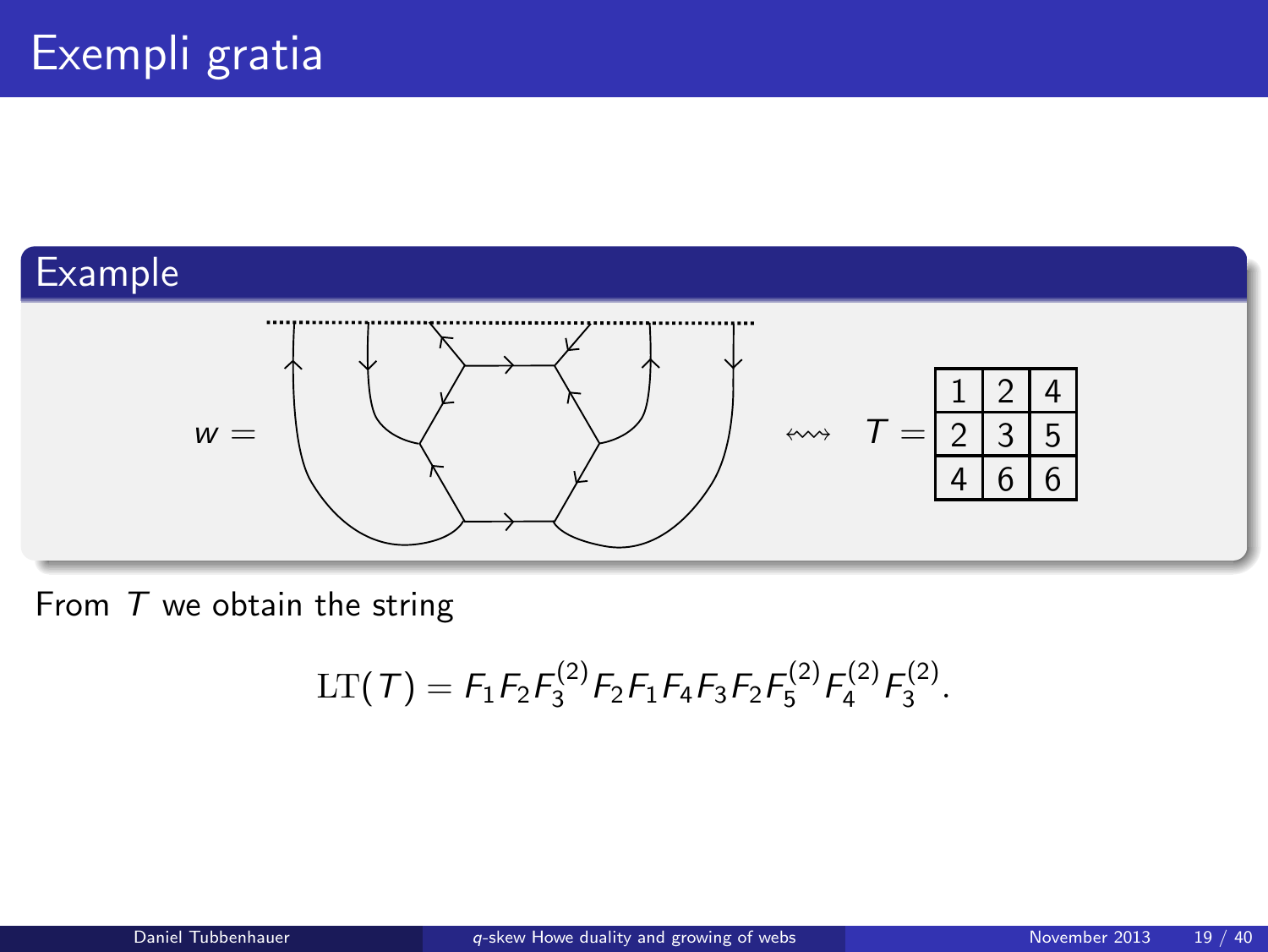Exempli gratia

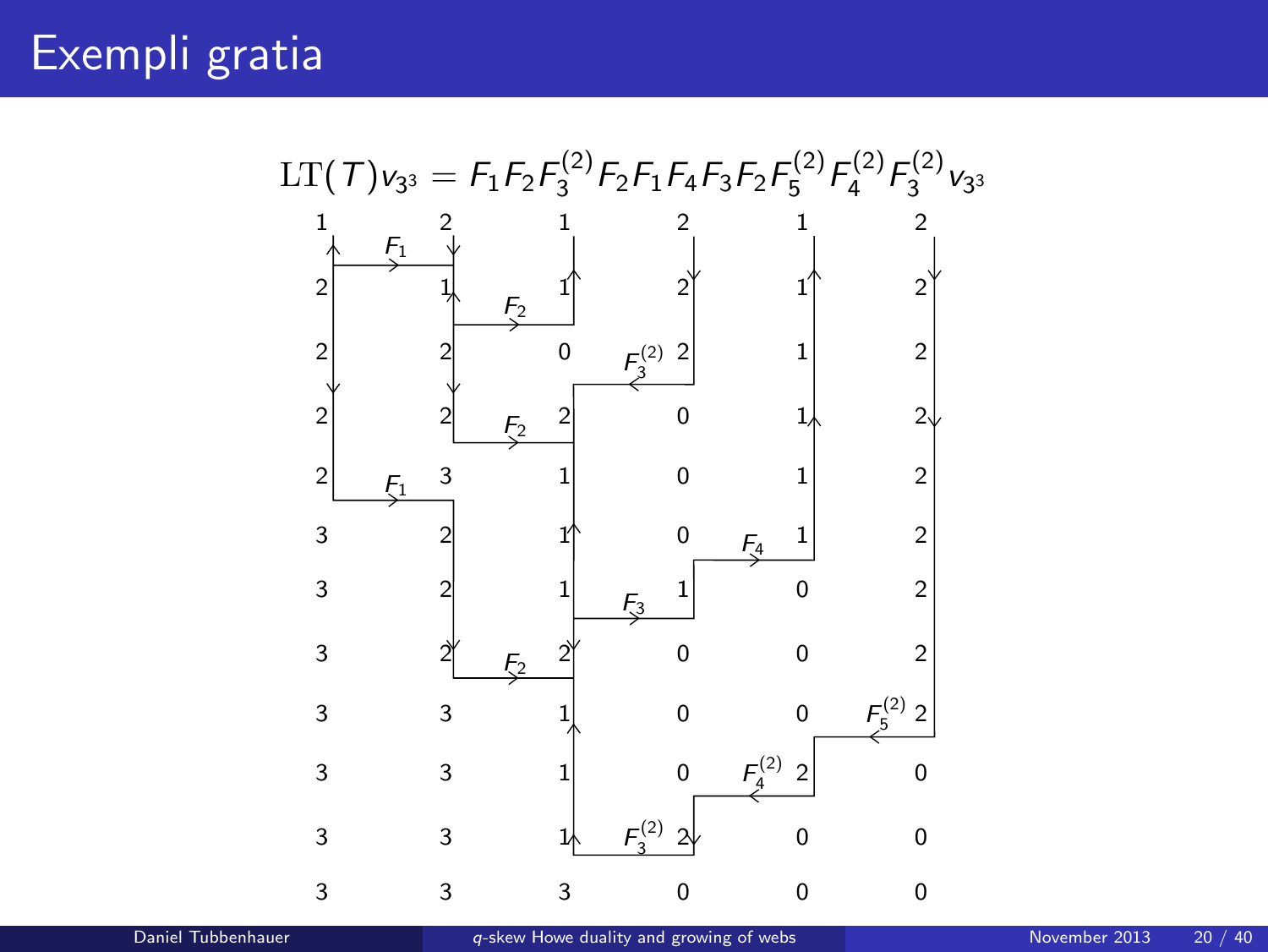#### Crossings as  $F_i^{(i)}$ j

Define the following braiding operators  $B_i$  (and similar ones for  $\chi$ ).

$$
\begin{aligned}\n\mathcal{M} &: (q^2 F_j F_{j+1} - q^3 F_{j+1} F_j) v_{110} \\
\mathcal{M} &: (q^{-2} F_{j+1}^{(2)} F_j - q^{-3} F_{j+1} F_j^{(2)} F_{j+1}) v_{210} \\
\mathcal{M} &: (q^2 F_{j+1} F_j - q^3 F_j F_{j+1}) v_{332}\n\mathcal{M} &: (q^{-2} F_{j+1} F_j - q^{-3} F_j F_{j+1}) v_{120}\n\end{aligned}
$$

### Example

<span id="page-20-0"></span>

gives (for  $j = 1$ )

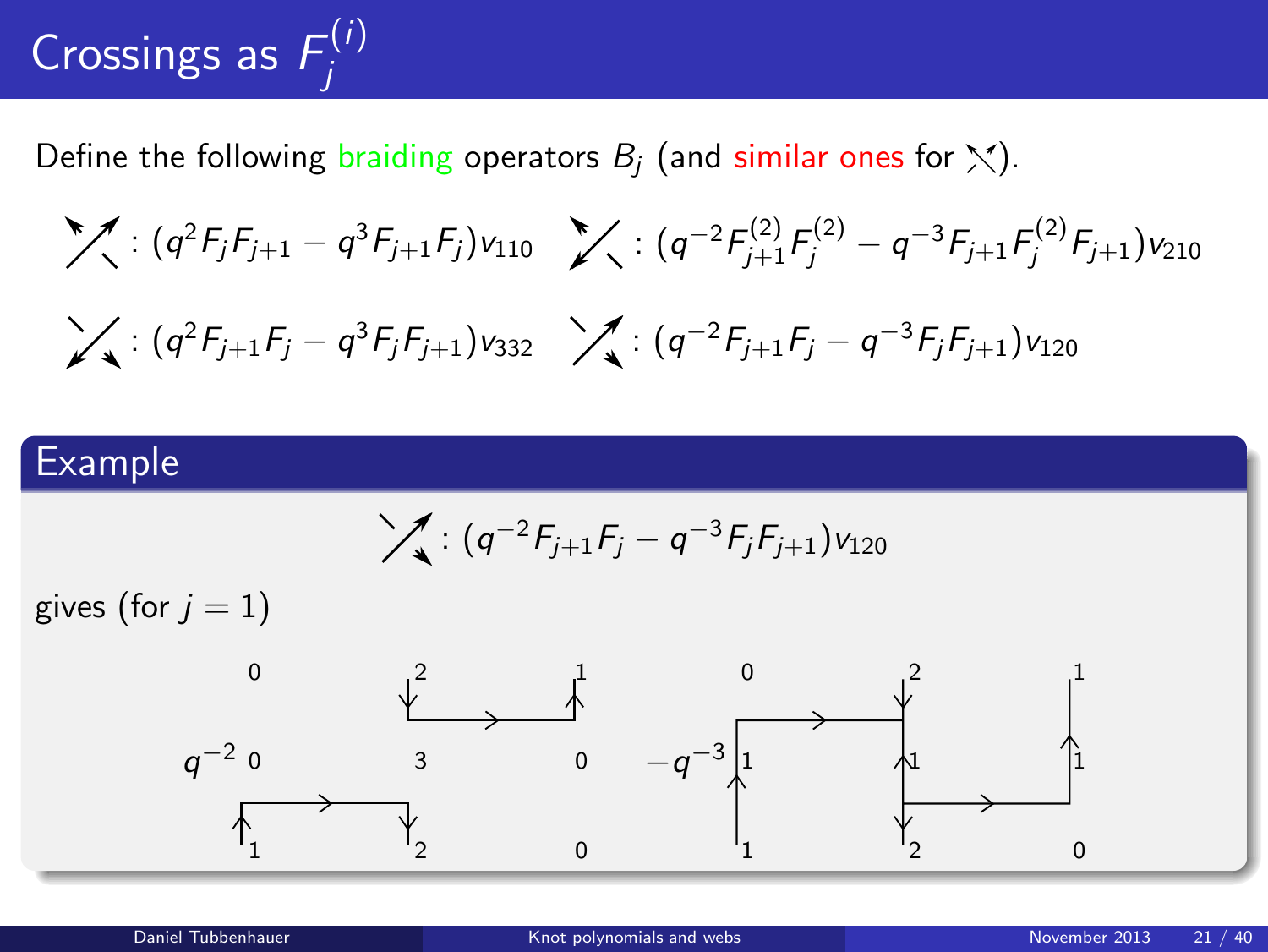

### Proposition(T)

Let  $L_D$  be a diagram of a link. Then (under q-skew Howe duality):

$$
LT(L_D)v_h = \prod_k \tilde{F}_{j_k}^{(i_k)} v_h, \text{ with } \tilde{F} = F, \tilde{F} = B
$$

for some highest weight vector  $v_h$ . That is,  $L_D$  can be realized combinatorial as sums of certain tableaux.

## Observation(T)

Since the above construction agrees (up to some normalization/shifts) with the construction of the  $sI_3$ -link polynomial (MOY-calculus), the combinatoric of tableaux can be used to calculate these invariants (note: works for all  $n > 1$ ).

# Wish(T)

There should be a way to get the colored  $sI_3$ -link polynomial from this approach as well, since they correspond to arbitrary tensor products instead of  $V_+$ ,  $V_-$ .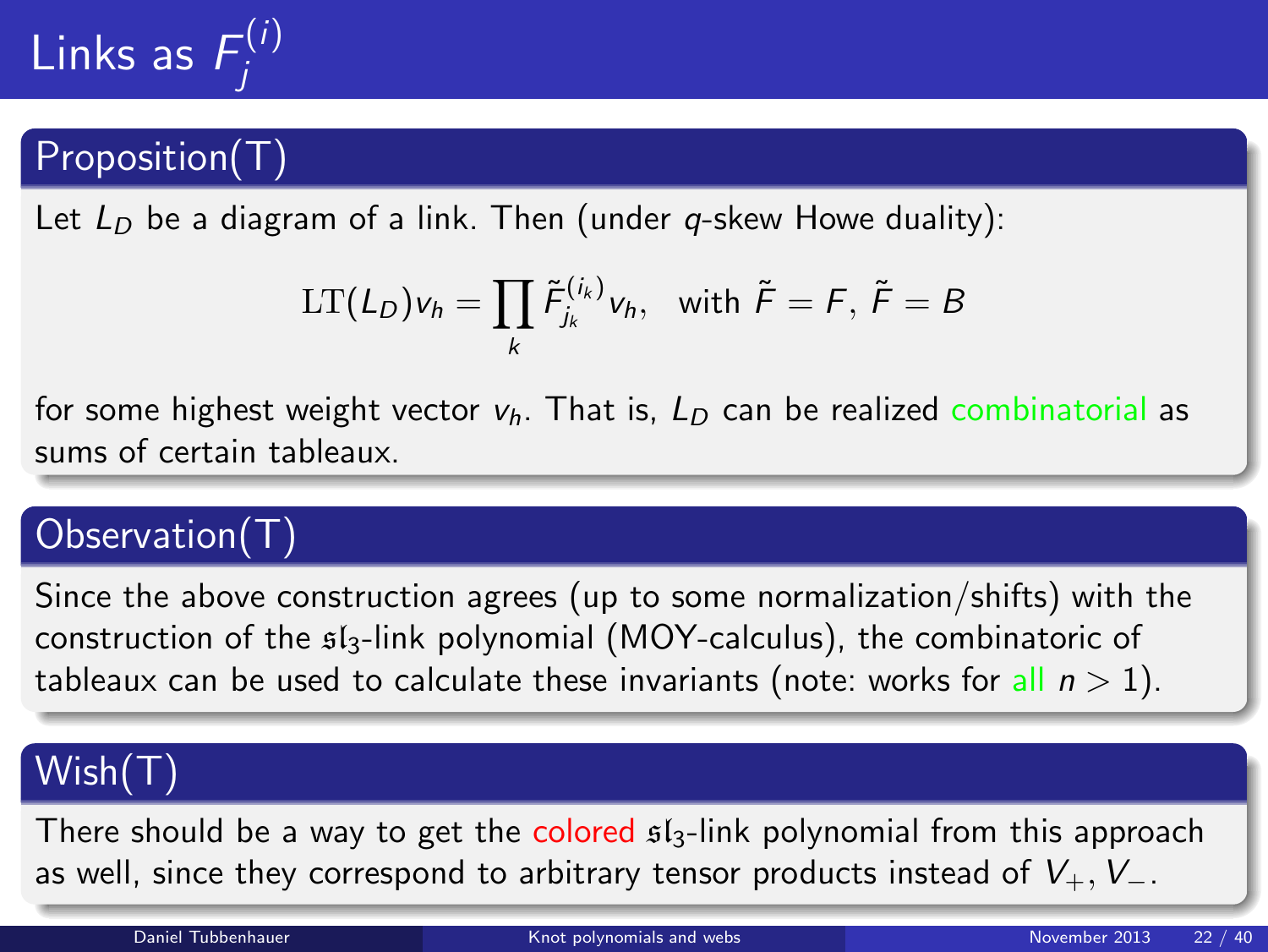# Exempli gratia (The Hopf link - part one)

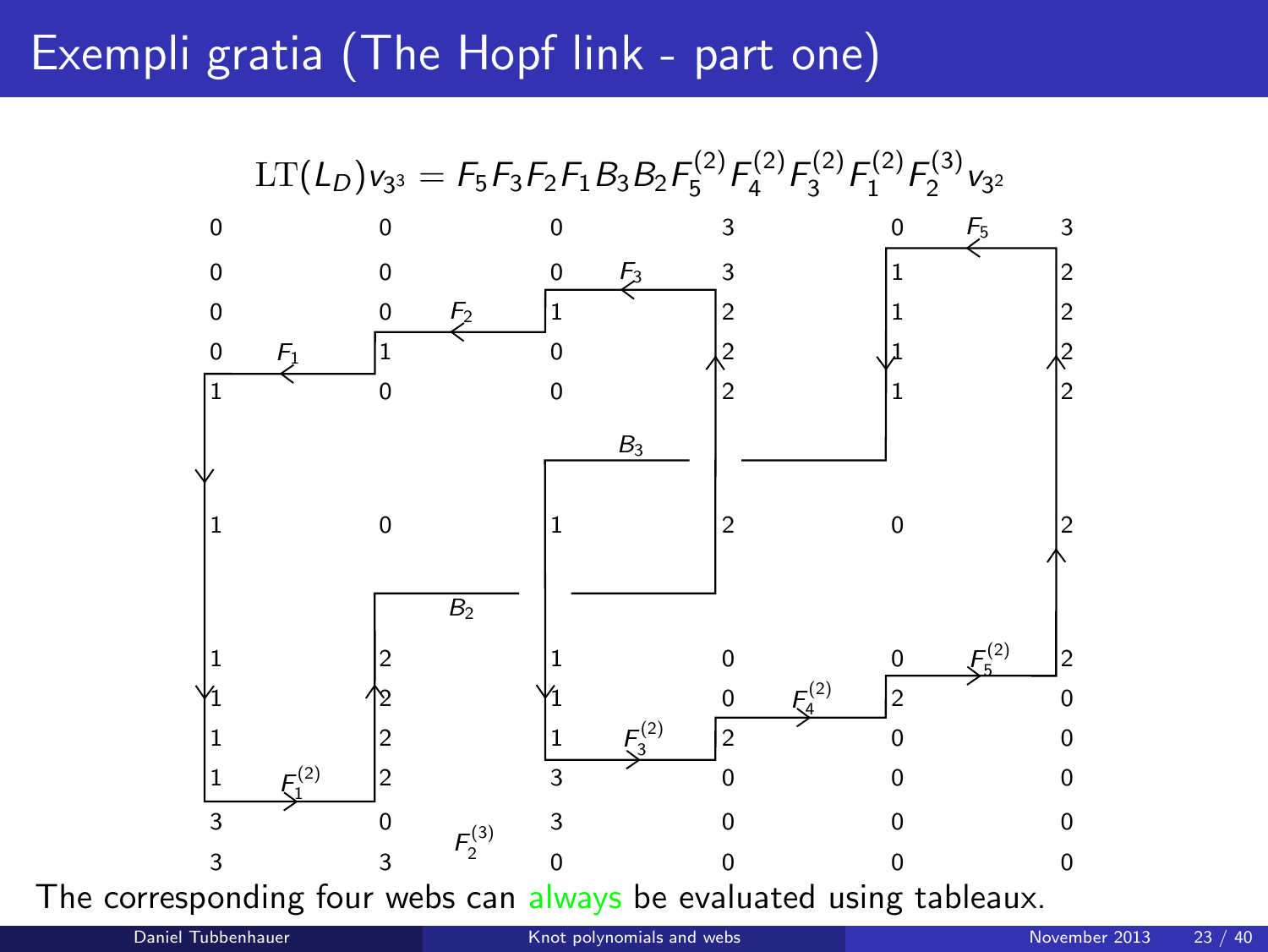### Let's categorify everything!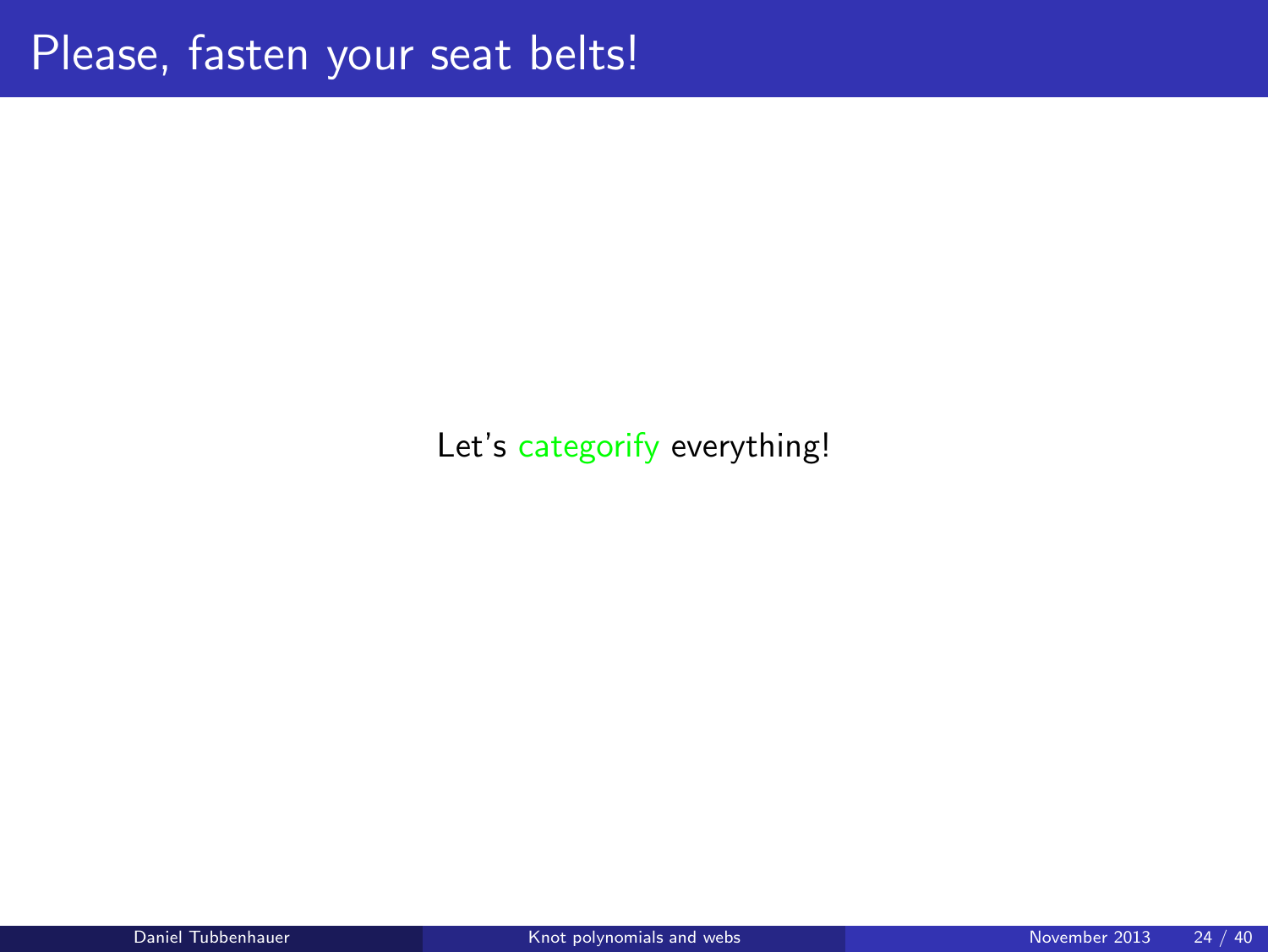# $5\sqrt{3}$ -foams

A pre-foam is a cobordism with singular arcs between two webs. Composition consists of placing one pre-foam on top of the other. The following are called the zip and the unzip respectively.

<span id="page-24-0"></span>

They have dots that can move freely about the facet on which they belong, but we do not allow dot to cross singular arcs.

A foam is a formal C-linear combination of isotopy classes of pre-foams modulo relations, e.g.

$$
\beta \overbrace{\delta}_{\delta} = \begin{cases} 1, & (\alpha, \beta, \delta) = (1, 2, 0) \text{ or a cyclic permutation,} \\ -1, & (\alpha, \beta, \delta) = (2, 1, 0) \text{ or a cyclic permutation,} \\ 0, & \text{else.} \end{cases} \tag{0}
$$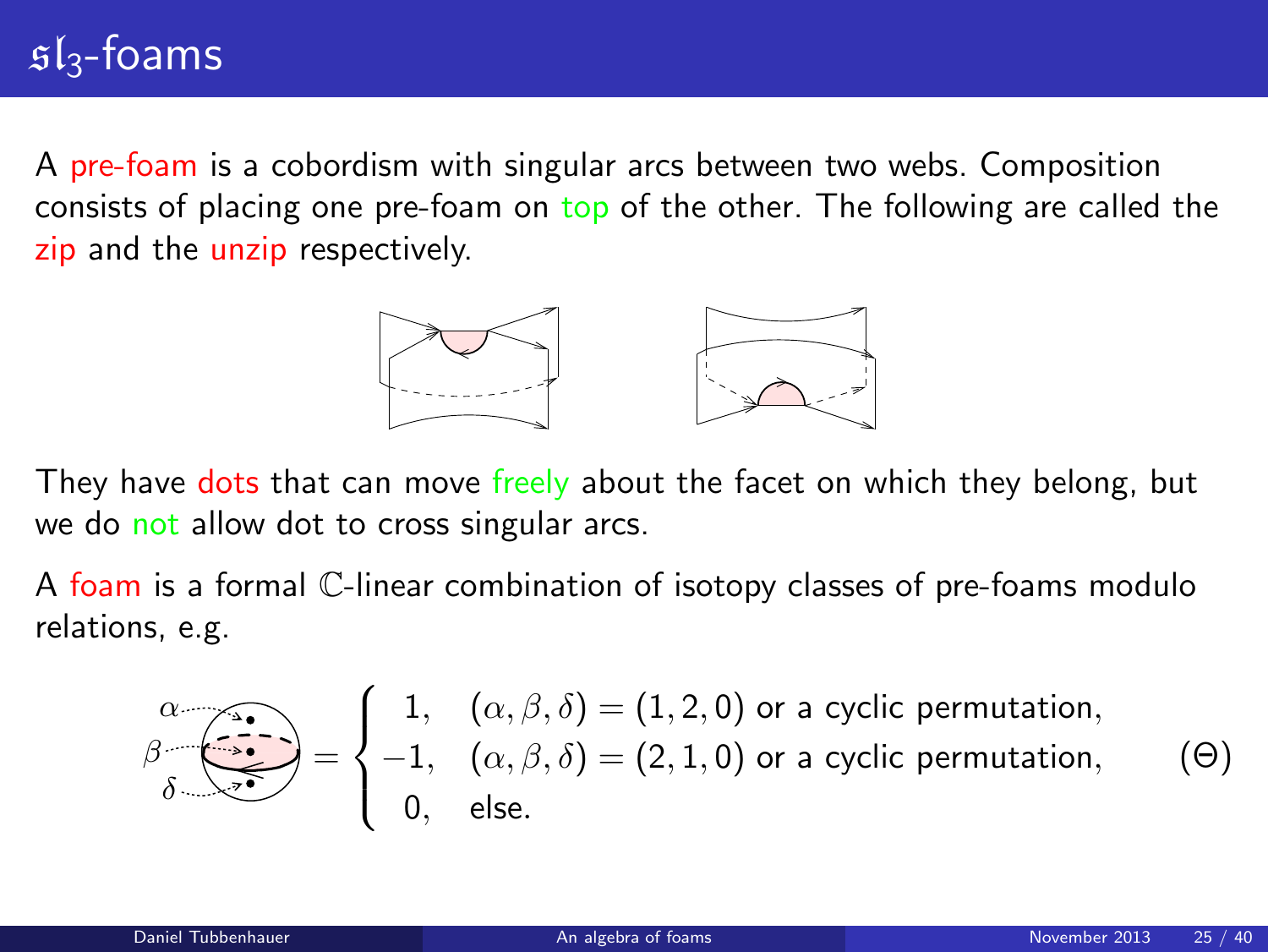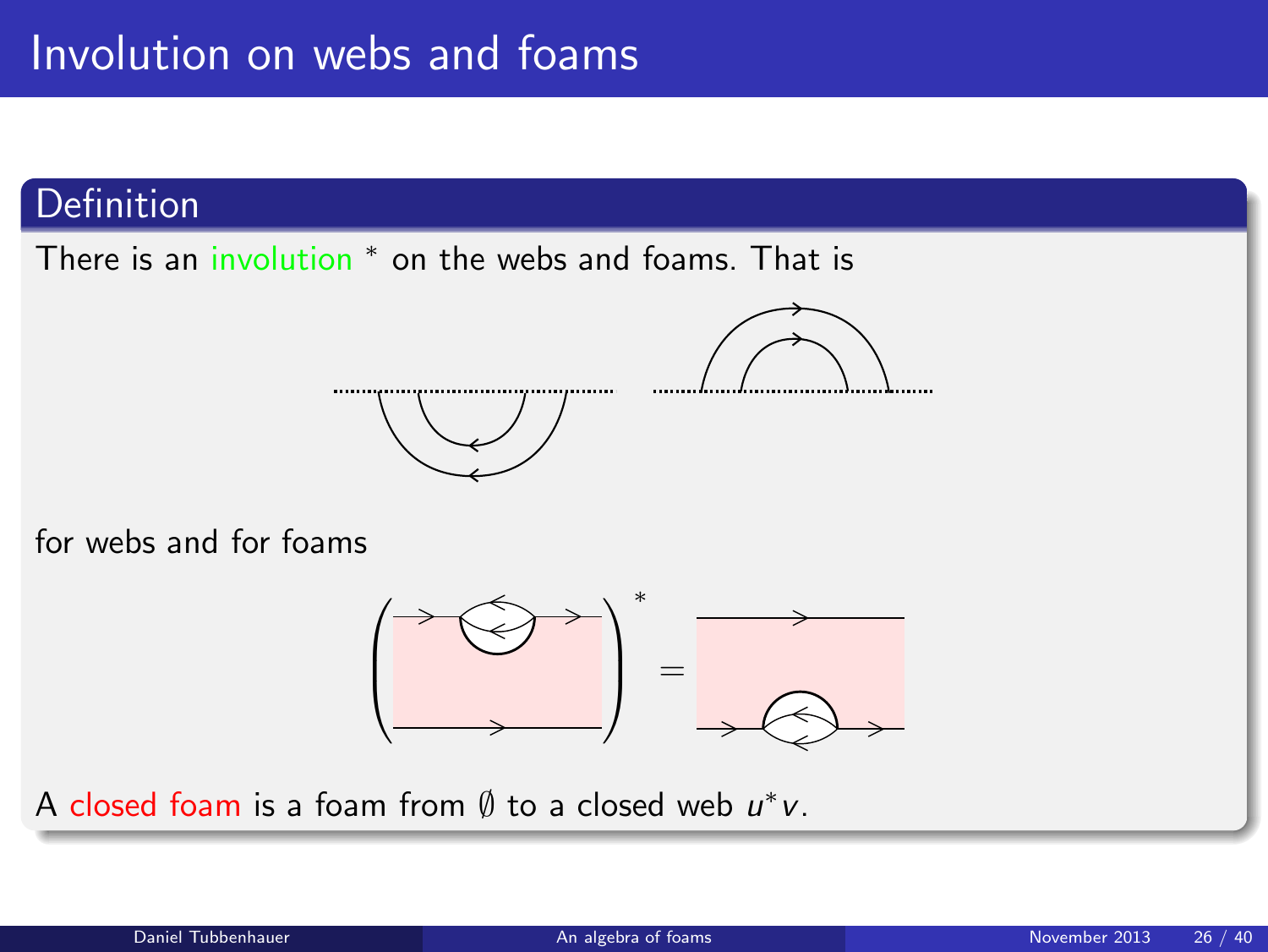**Foam**<sub>3</sub> is the category of foams, i.e. objects are webs w and morphisms are foams F between webs. The category is graded by the  $q$ −degree

$$
\deg_q(F) = \chi(\partial F) - 2\chi(F) + 2d + b,
$$

where  $d$  is the number of dots and  $b$  is the number of vertical boundary components. The foam homology of a closed web  $w$  is defined by

$$
\mathcal{F}(w) = \text{Foam}_3(\emptyset, w).
$$

 $\mathcal{F}(w)$  is a graded, complex vector space, whose q-dimension can be computed by the Kuperberg bracket (that is counting all flows on  $w$  and their weights).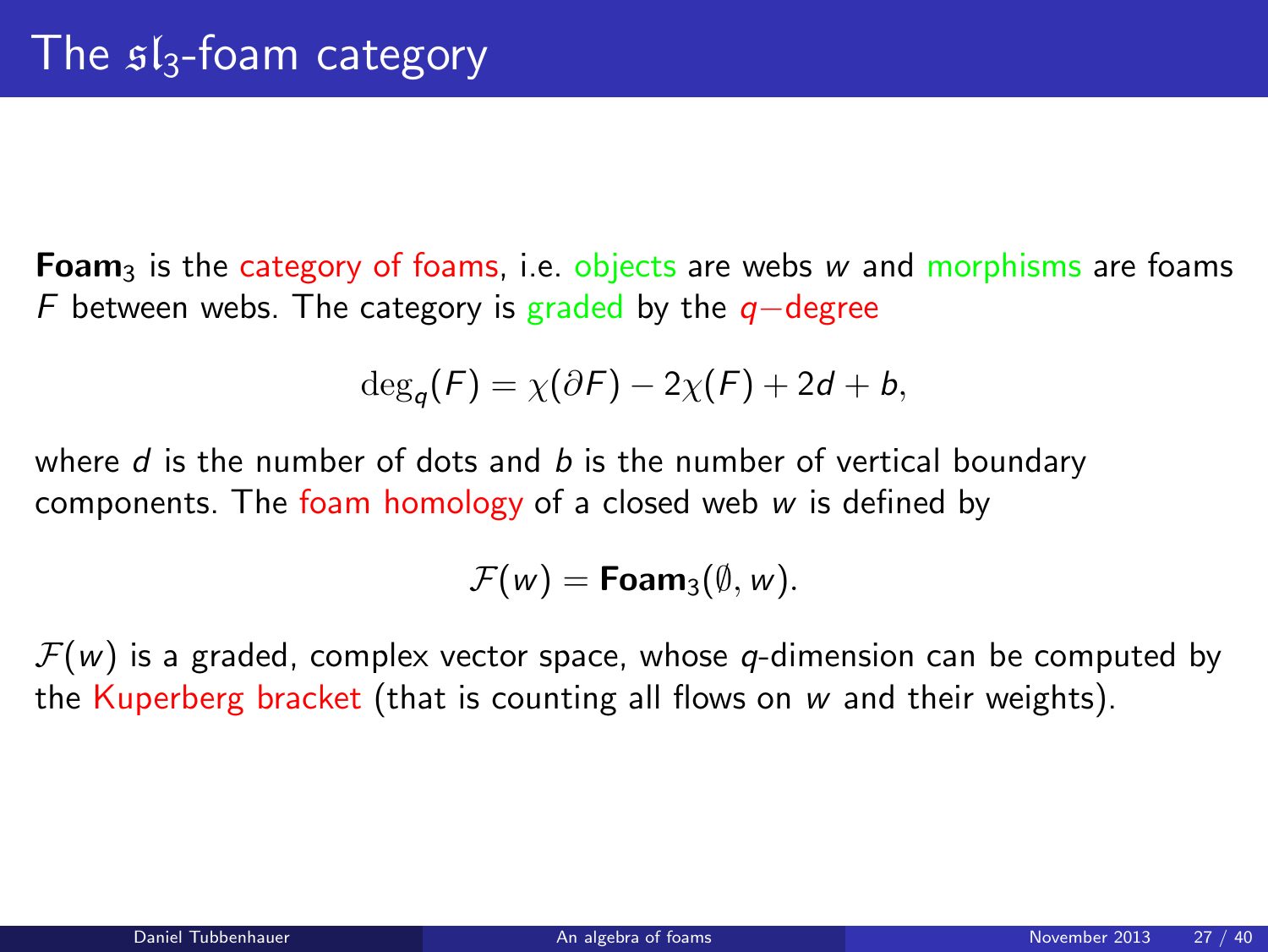# A "higher" connection to knot theory

Let  $L_D$  be a link projection. Assign to it a complex  $\llbracket L_D \rrbracket$  in the category of formal chain complexes of  $F{\text{oam}}_3$  locally as follows.

 $\llbracket \mathcal{Y} \rrbracket = 0 \rightarrow \gamma \left( \{2\} \stackrel{d}{\rightarrow} \mathbf{X} \{3\} \rightarrow 0.$ 

$$
\bullet \ [\![\mathbb{N}]\!] = 0 \to \mathfrak{X}\{-3\} \stackrel{d}{\to} (\{-2\} \to 0.
$$

- $\bullet$  The differentials  $d$  are (un)zips.
- "Tensor" everything together.

# Theorem(Khovanov)

The complex  $\llbracket L_{D} \rrbracket$  a link invariant. Moreover, it decategorifies to  $P_{3}(L_{D})$ .

For example

$$
\left[\left(\bigvee\bigcirc\right)\right]=0\longrightarrow\bigcirc\bigcirc\{2\}\longrightarrow\left(\bigvee\limits_{i=1}^{n}\right)\longrightarrow\bigcirc\bigotimes\{3\}\longrightarrow0.
$$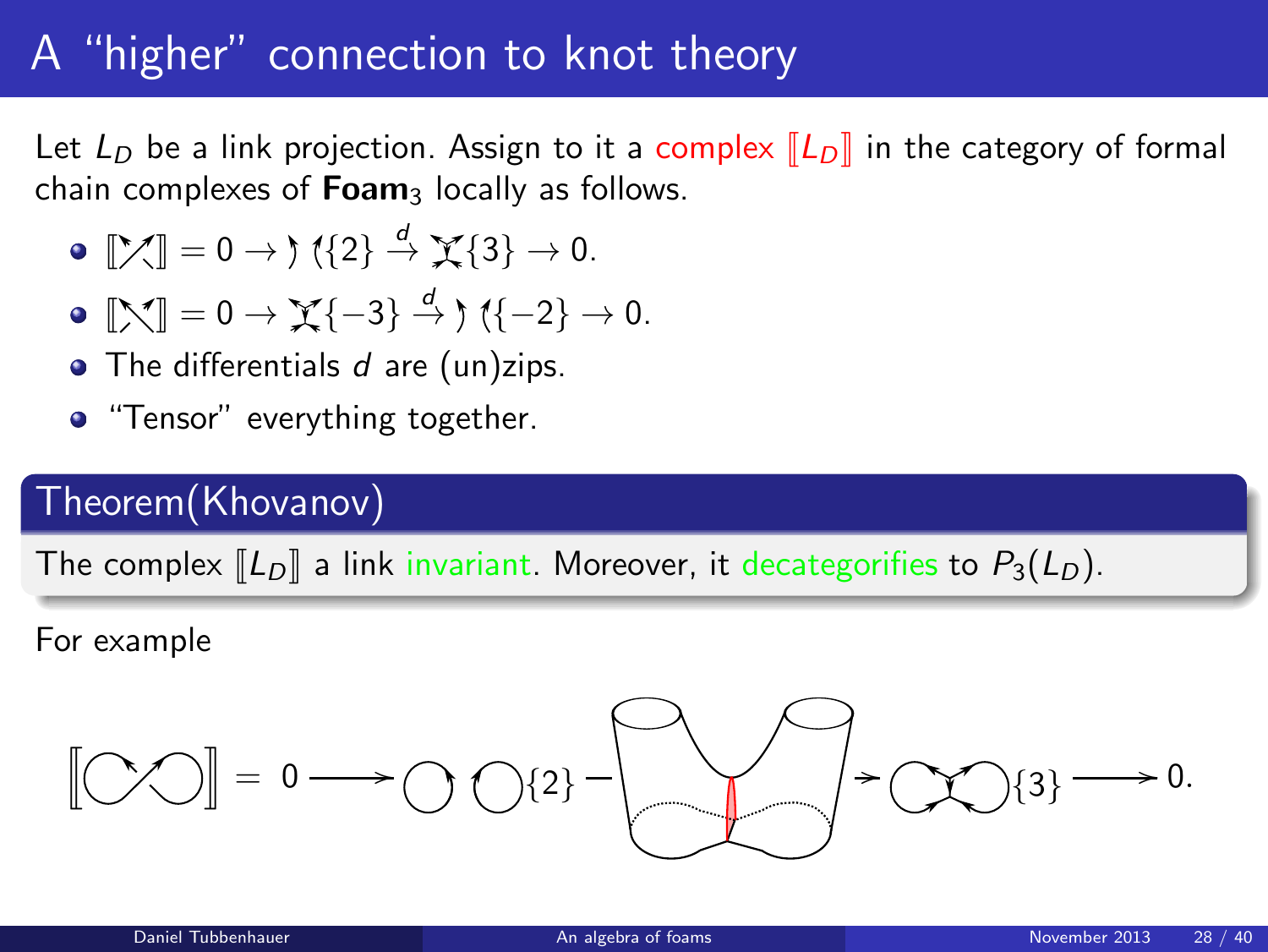## Definition(MPT)

Let  $S = (s_1, \ldots, s_n)$ . The  $sI_3$ -web algebra  $K_S$  is defined by

$$
K_S=\bigoplus_{u,v\in B_S} {}_uK_v,
$$

with

$$
{}_{u}K_{v}=\mathcal{F}(u^{*}v)\{n\},
$$
 i.e. all foams:  $\emptyset \to u^{*}v$ .

Multiplication is defined as follows.

$$
{}_{u}K_{v_1}\otimes{}_{v_2}K_{w}\to {}_{u}K_{w}
$$

is zero, if  $v_1 \neq v_2$ . If  $v_1 = v_2$ , use the multiplication foam  $m_v$ , e.g.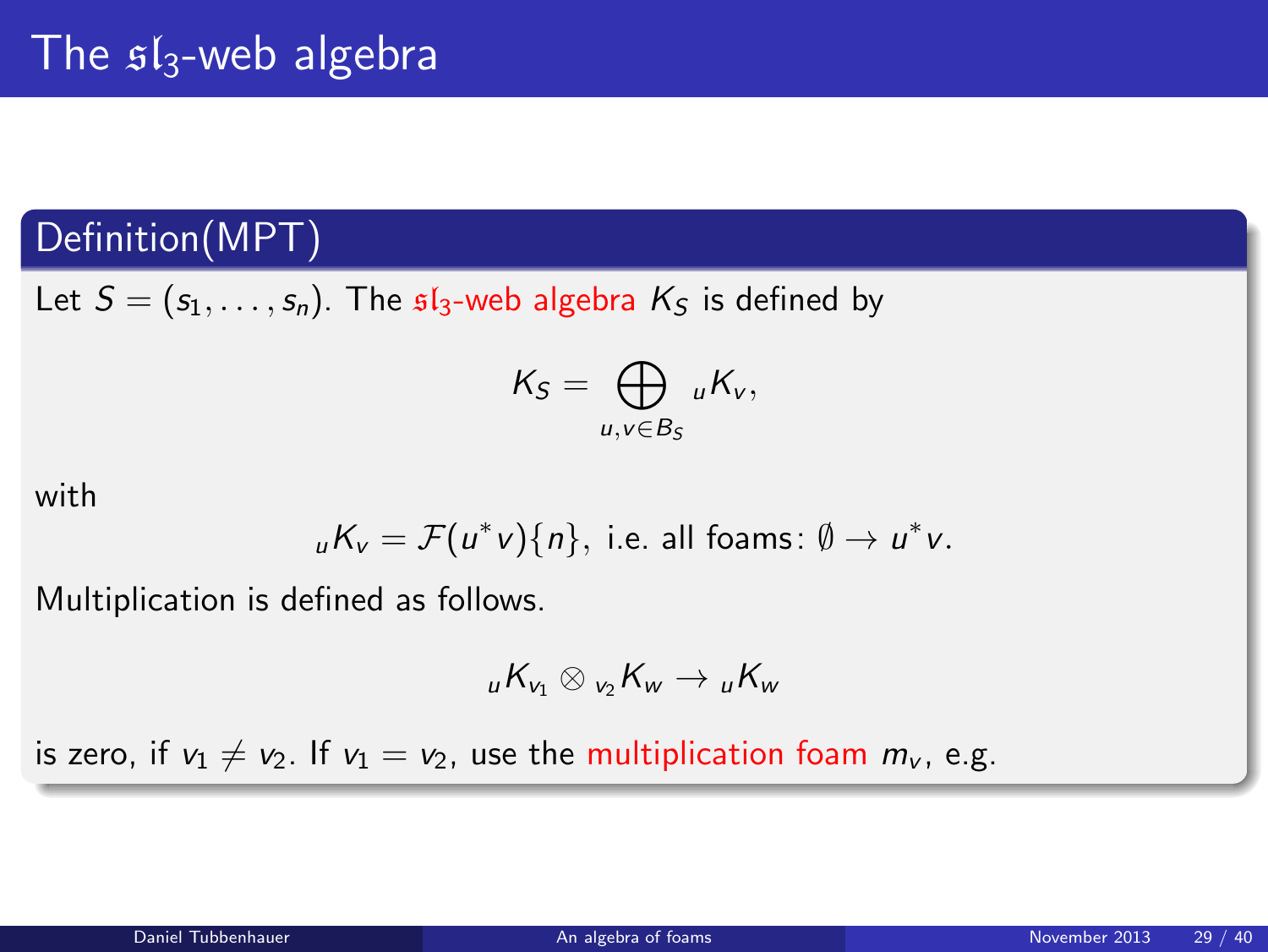# The  $sI_3$ -web algebra



# Theorem(s)(MPT)

The multiplication is well-defined, associative and unital. The multiplication foam  $m<sub>v</sub>$  has q-degree n. Hence,  $K<sub>S</sub>$  is a finite dimensional, unital and graded algebra. Moreover, it is a graded Frobenius algebra.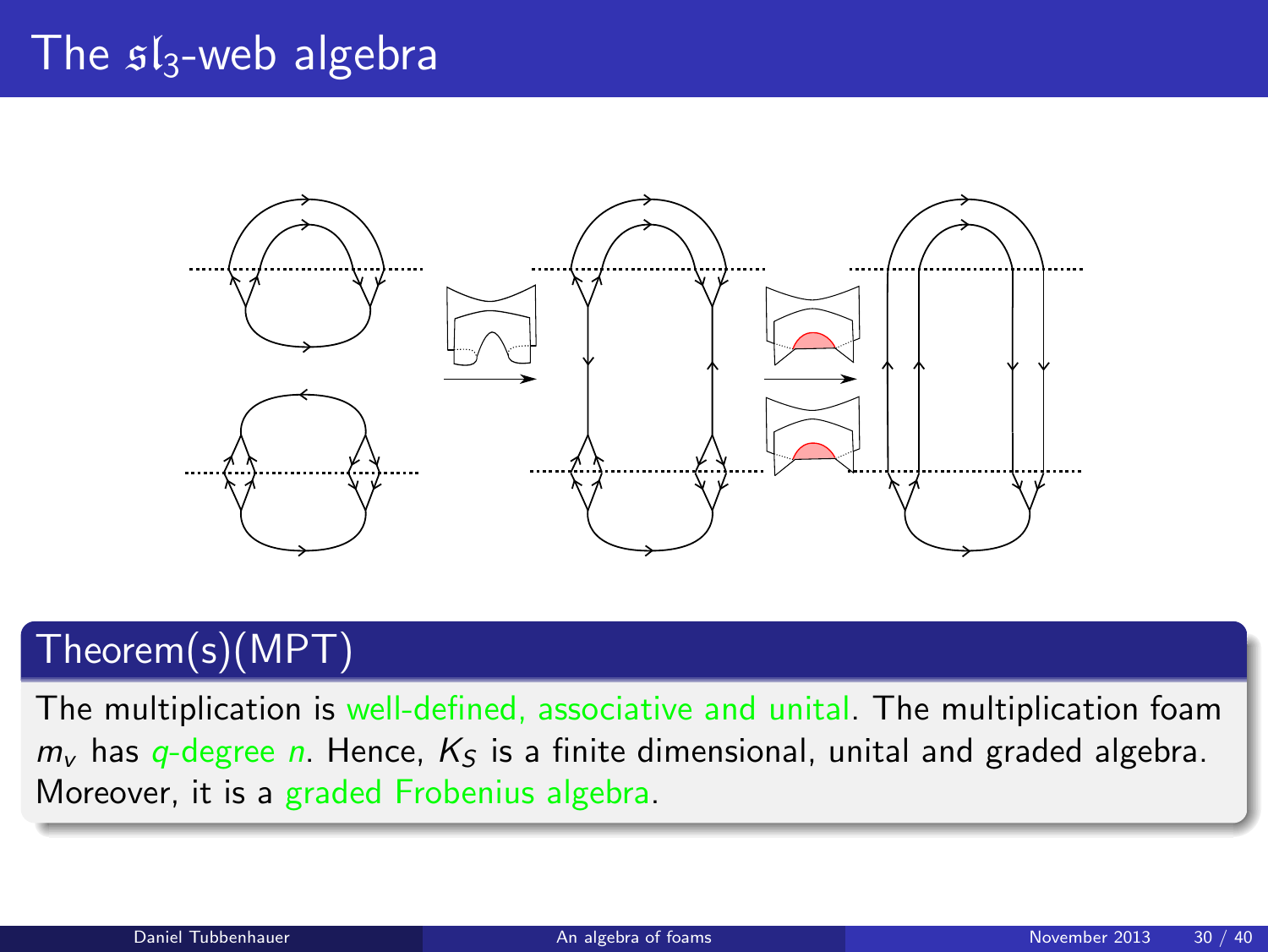# Higher representation theory

Moreover, for  $n = d = 3\ell$  we define

$$
W_{(3^\ell)}=\bigoplus_{\mu_s\in \Lambda(n,n)_3}W_S
$$

on the level of webs and on the level of foams we define

$$
\mathcal{W}^{(p)}_{(3^{\ell})} = \bigoplus_{\mu_s \in \Lambda(n,n)_3} K_S - (\mathrm{p}) \mathsf{Mod}_{gr}.
$$

With this constructions we obtain our first categorification result.

Theorem(MPT)

$$
\mathcal{K}_0(\mathcal{W}_{(3^\ell)}) \otimes_{\mathbb{Z} [q,q^{-1}]} \mathbb{Q}(q) \cong \mathcal{W}_{(3^\ell)} \text{ and } \mathcal{K}_0^\oplus(\mathcal{W}_{(3^\ell)}^\rho) \otimes_{\mathbb{Z} [q,q^{-1}]} \mathbb{Q}(q) \cong \mathcal{W}_{(3^\ell)}.
$$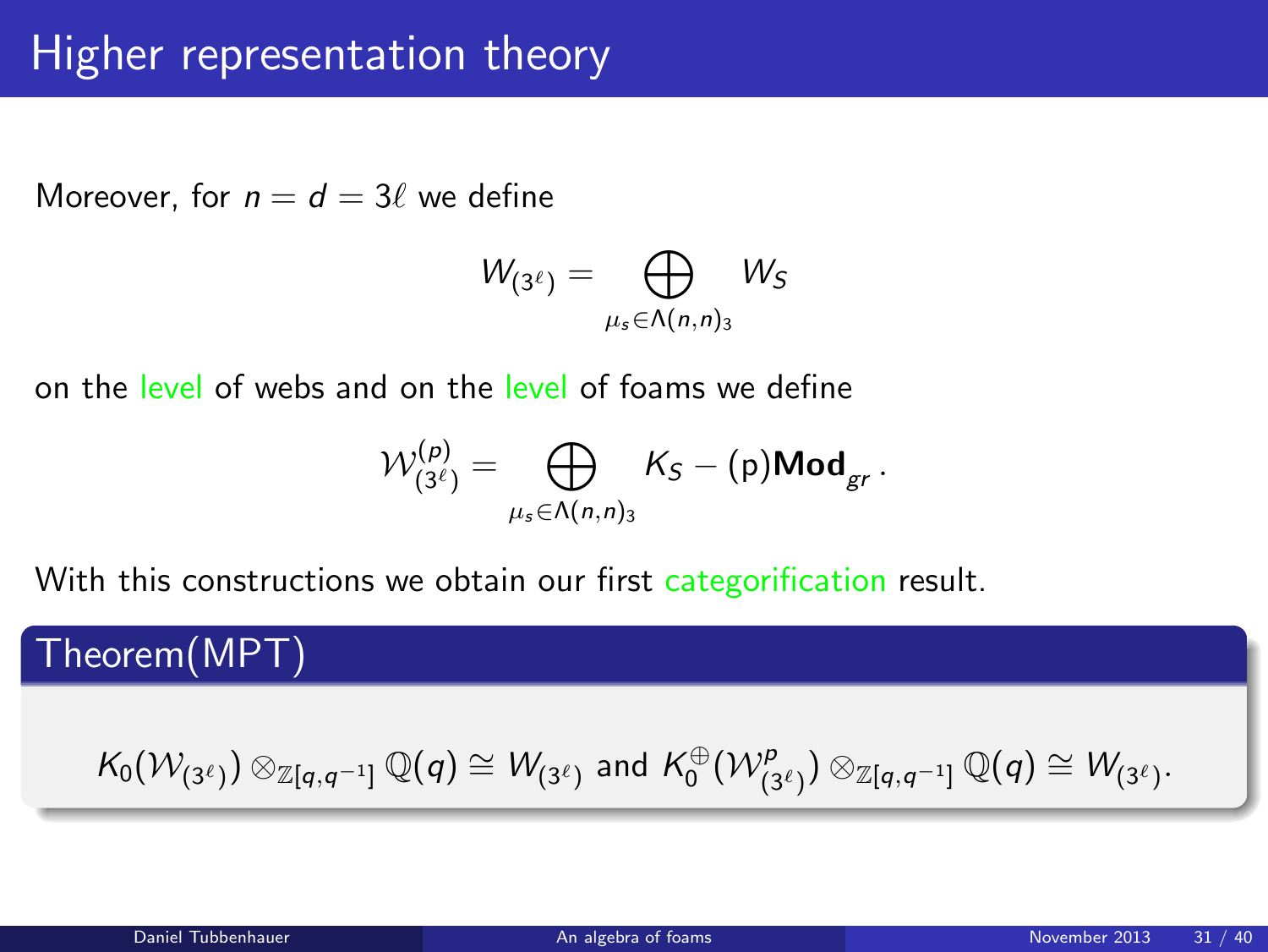As a remainder, the LT-algorithm gives

$$
LT(\mathcal{T}) = x_T + \sum_{T' \prec T} \alpha_{T'}(v) x_{T'}.
$$

Thus, we need column-strict tableaux and 3-multitableaux (for  $x_{\tau'}$  and  $\alpha_{\tau'}(v)$ ). What do we expect to gain? Since Leclerc-Toffin also showed

<span id="page-31-0"></span>
$$
b_T = \text{LT}(\mathcal{T}) + \sum_{T'' \prec T} \beta_{T''T}(v) \text{LT}(T'')
$$

we expect that we get a method to "compute" the projective indecomposable of  $K<sub>S</sub>$ , since they should decategorify to the dual canonical basis.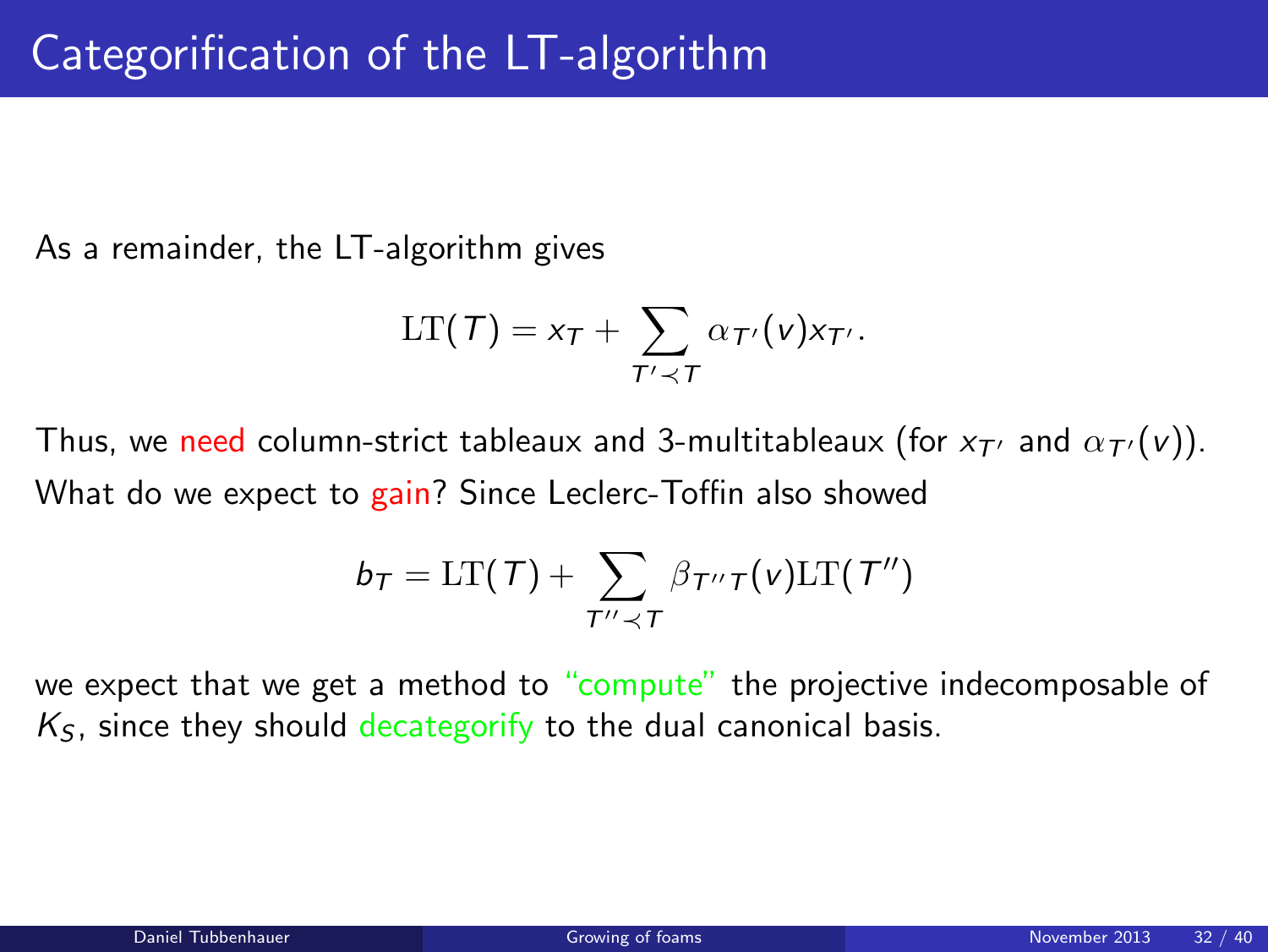### Definition(T)

Given a pair of a sign string and a state string  $(S, J)$ , the corresponding 3-multipartition  $\vec{\lambda}$  and two Kuperberg webs  $u, v \in B_S$  that extend J to  $f_u$  and  $f_v$ receptively. We define a foam by

$$
\mathcal{F}_{\vec{\mathcal{T}}(u_{f_u}), \vec{\mathcal{T}}(v_{f_v})}^{\vec{\lambda}} = \underbrace{\mathcal{F}_{\sigma_u}}_{\text{max}} \quad \underbrace{e(\vec{\lambda})}_{\text{max}} \quad \underbrace{d(\vec{\lambda})}_{\text{max}} \quad \mathcal{F}_{\sigma_v}^*
$$

Topology Idempotent Dots Topology

.

### Theorem(T)

The growth algorithm for foams is well-defined, the only input data are webs and flows on webs, works inductively and gives a graded cellular basis of  $K<sub>S</sub>$ .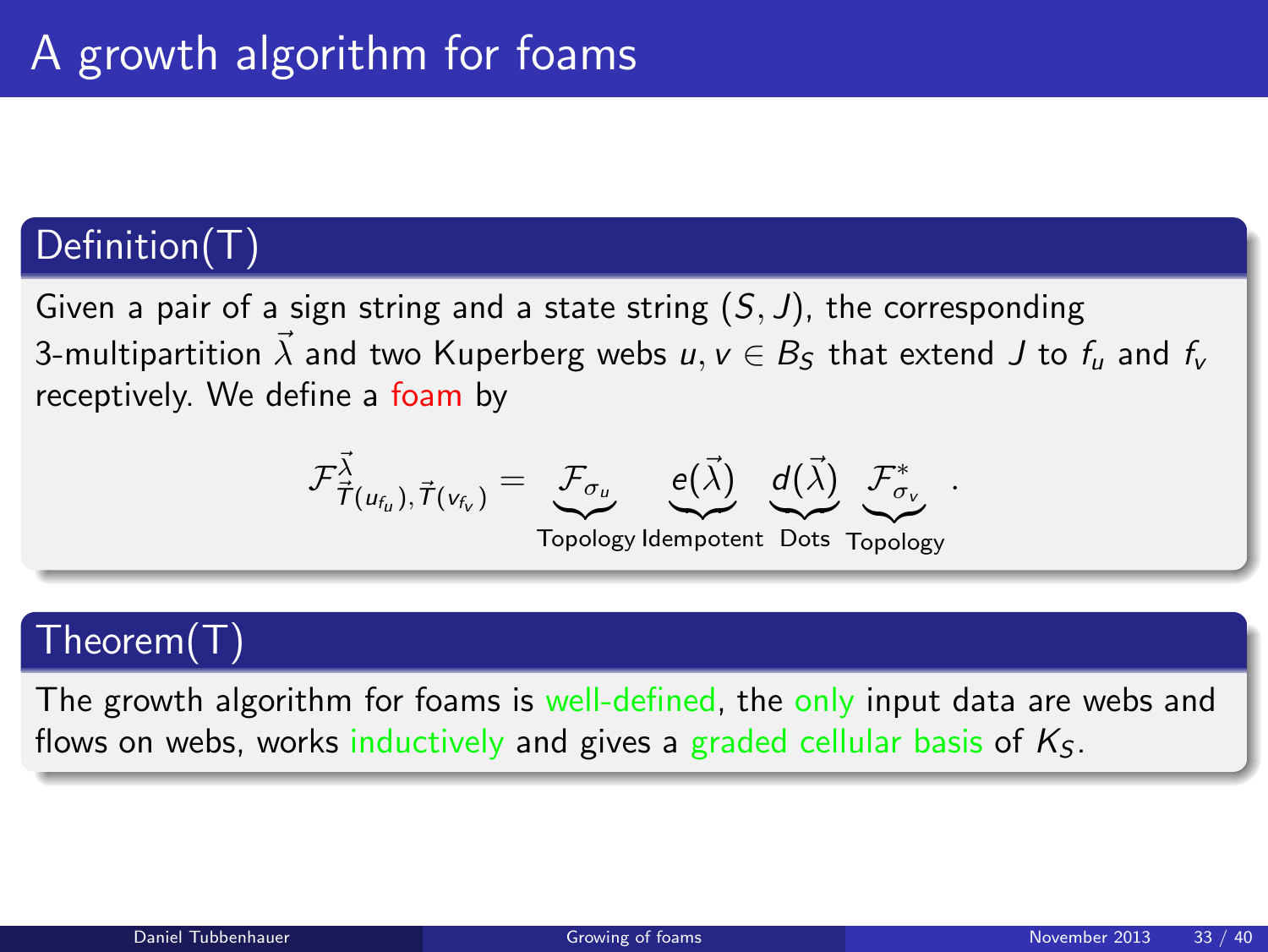Khovanov and Lauda's diagrammatic categorification of  $\dot{\mathsf{U}}_q(\mathfrak{sl}_d)$ , denoted  $\mathcal{U}(\mathfrak{sl}_d)$ , is also related to our framework! Roughly, it consist of string diagrams of the form

$$
\bigotimes_i \lambda_i : \mathcal{E}_i \mathcal{E}_j \mathbf{1}_{\lambda} \Rightarrow \mathcal{E}_j \mathcal{E}_i \mathbf{1}_{\lambda} \{(\alpha_i, \alpha_j)\}, \lambda - \alpha_i \bigvee_i \lambda_i : \mathcal{F}_i \mathbf{1}_{\lambda} \Rightarrow \mathcal{F}_i \mathbf{1}_{\lambda} \{\alpha^{ij}\}
$$

with a weight  $\lambda\in\mathbb{Z}^{n-1}$  and suitable shifts and relations like

<span id="page-33-0"></span>
$$
\bigwedge_i \lambda = \bigwedge_j \lambda \text{ and } \bigwedge_j \lambda = \bigwedge_j \lambda, \text{ if } i \neq j.
$$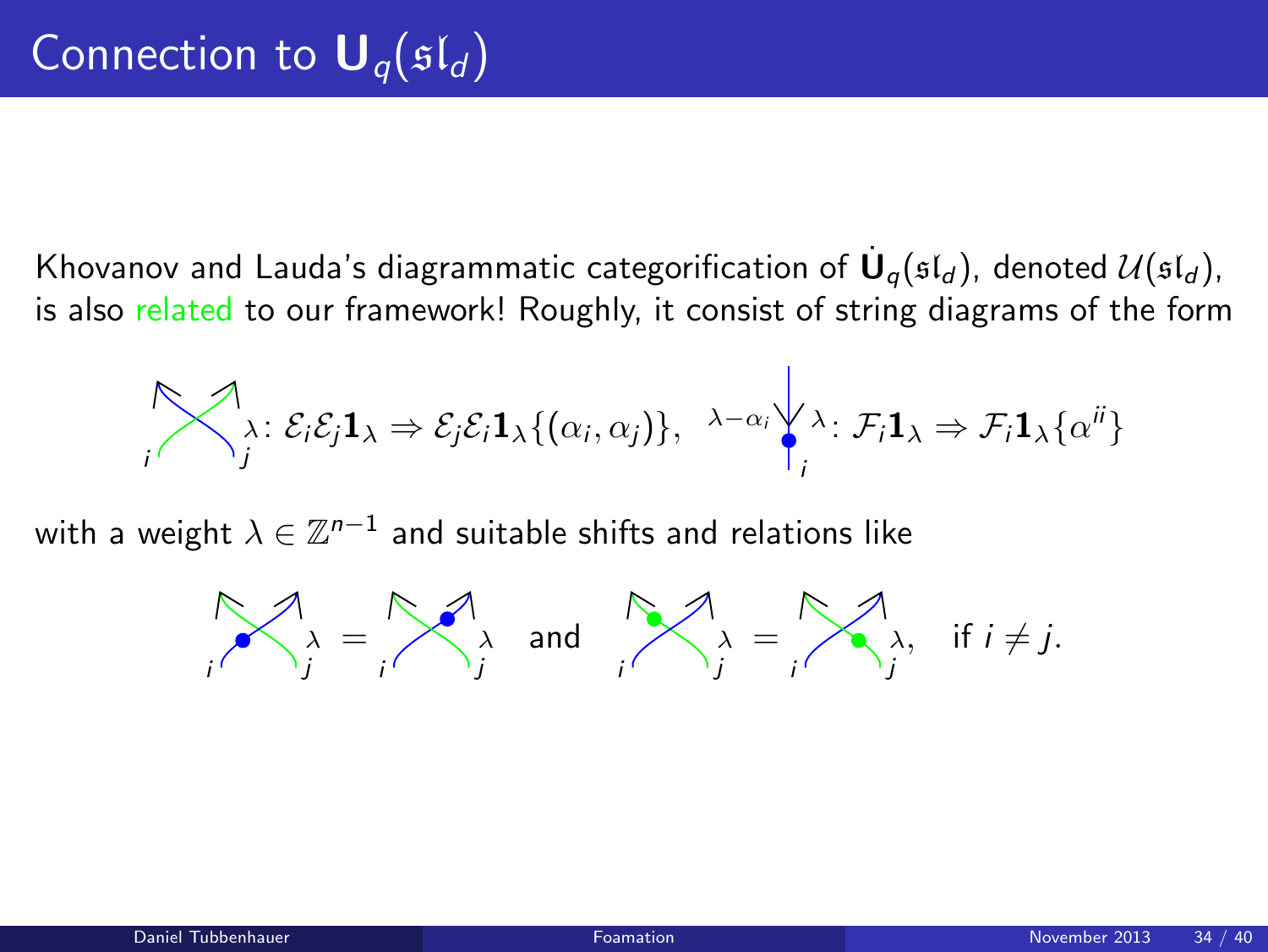We define a 2-functor

$$
\Psi\colon\mathcal{U}(\mathfrak{sl}_d)\to\mathcal{W}^{(p)}_{(3^\ell)}
$$

called foamation, in the following way.

**On objects:** The functor is defined by sending an  $\mathfrak{sl}_d$ -weight  $\lambda = (\lambda_1, \ldots, \lambda_{d-1})$ to an object  $\Psi(\lambda)$  of  $\mathcal{W}_{(3^\ell)}^{(p)}$  by

$$
\Psi(\lambda)=S, S=(a_1,\ldots,a_\ell), a_i\in\{0,1,2,3\}, \lambda_i=a_{i+1}-a_i, \sum_{i=1}^\ell a_i=3^\ell.
$$

On morphisms: The functor on morphisms is by glueing the ladder webs from before on top of the  $\mathfrak{sl}_3$ -webs in  $W_{(3^{\ell})}$ .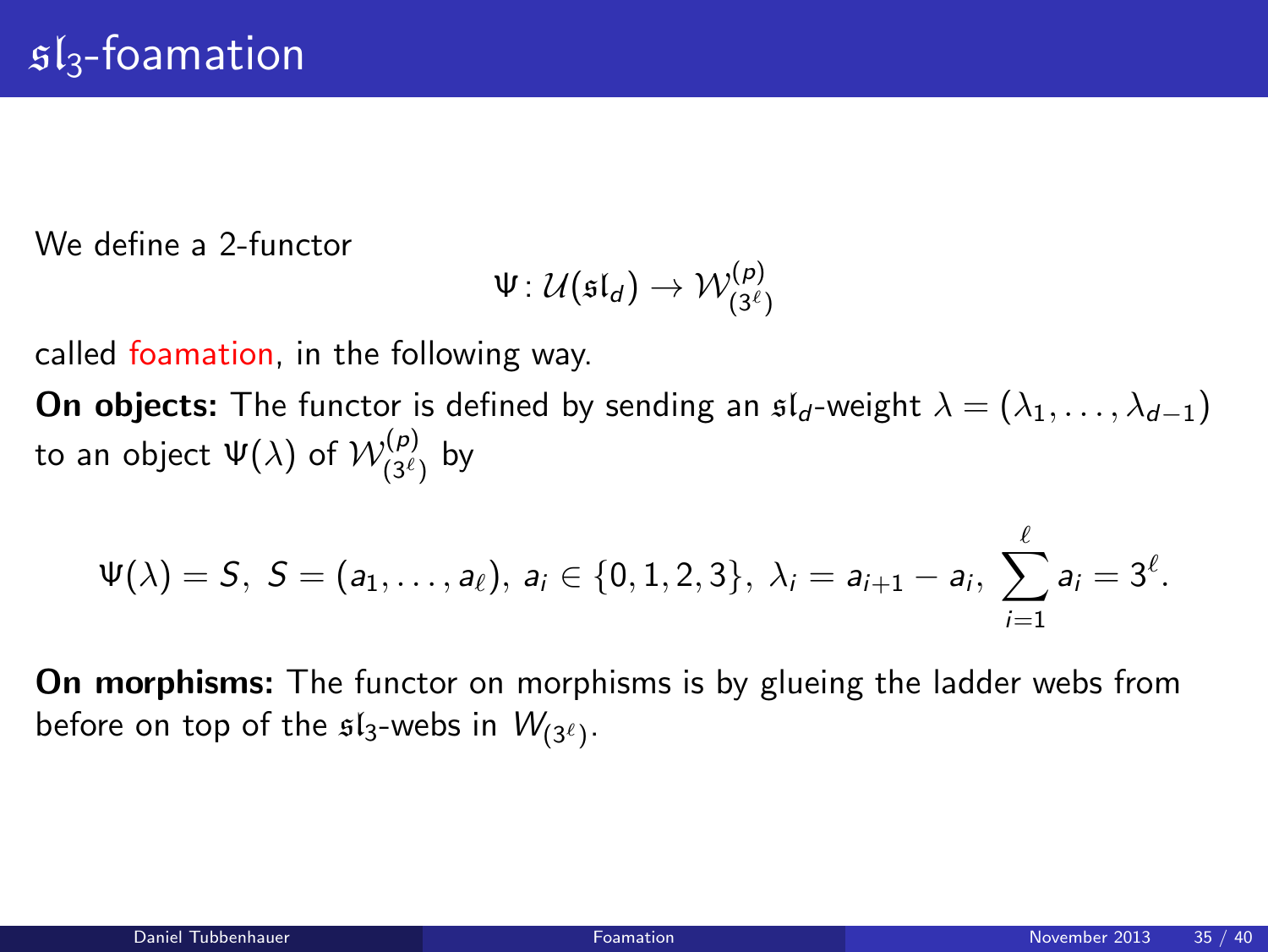On 2-cells: We define

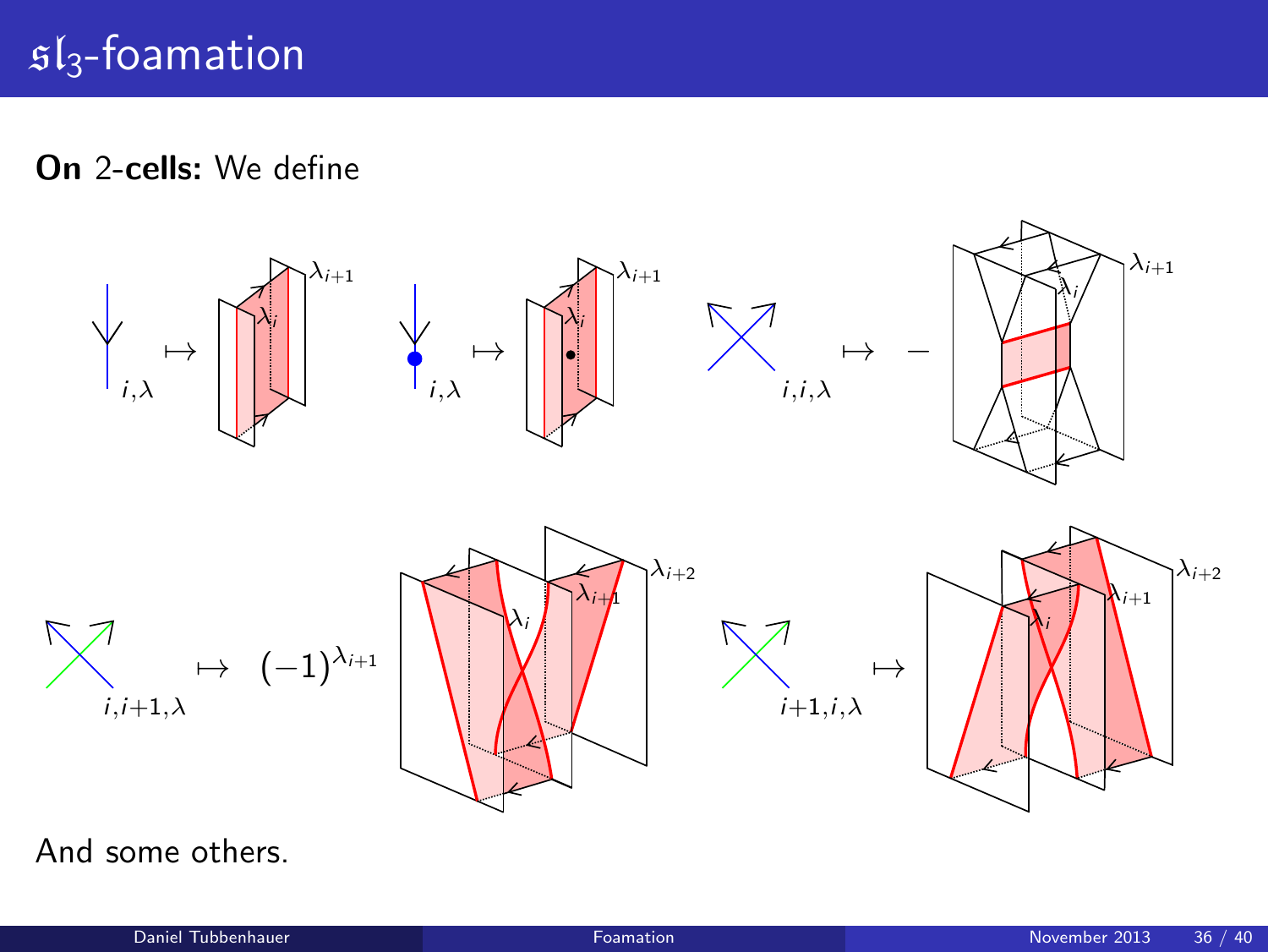### Theorem(MPT)

The 2-functor  $\Psi\colon \mathcal{U}(\mathfrak{sl}_d)\to \mathcal{W}_{(3^\ell)}^{(\rho)}$  categorifies  $q$ -skew Howe duality.

# Corollary("Almost" directly)

We have  $\psi_\rho([D^\lambda_\rho])=b^\lambda$  under the isometry

$$
\psi_{\rho} \colon \mathcal{K}^{\oplus}_0(\mathcal{W}^{\rho}_{(3^{\ell})}) \otimes_{\mathbb{Z}[q,q^{-1}]} \mathbb{Q}(q) \rightarrow \mathcal{W}_{(3^{\ell})},
$$

that is projective covers  $D^\lambda_\rho$  (who give a complete list of all projective, irreducible  $\mathcal{K}_\mathcal{S}$ -modules) of the simple heads  $D^\lambda$  of the cell modules  $\mathcal{C}^\lambda$  categorify the upper global crystal basis  $b^\lambda$  of  $\mathcal{W}_{(3^\ell)}.$  In principle, the  $D_\rho^\lambda$  are computable from the extended growth algorithm.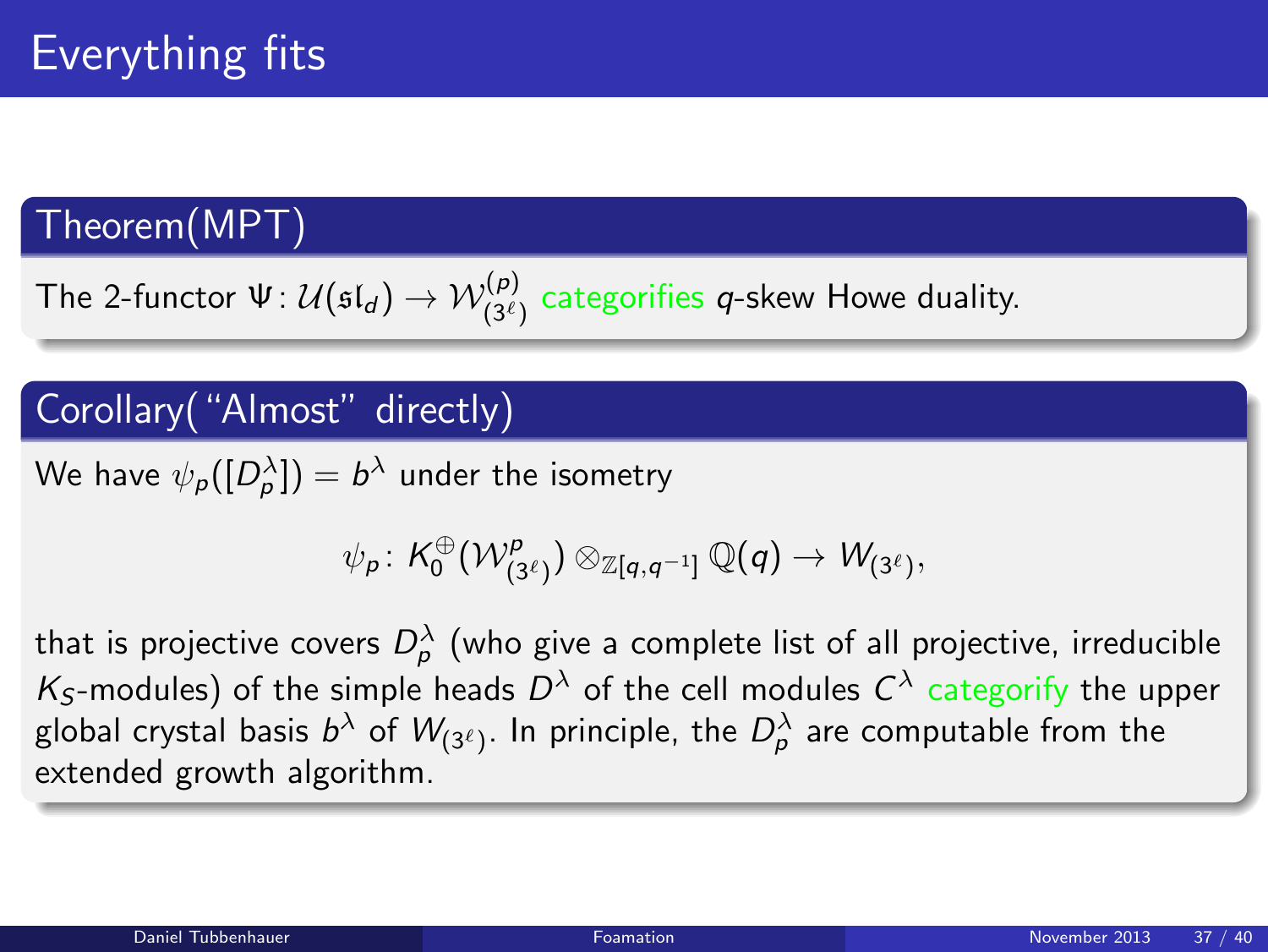In order to make sense of the minus signs from before we have to go to the category of complexes on the categorified level. That is, define higher braiding operators  $B_i$  (and other, similar ones)



<span id="page-37-0"></span>where the sign is categorified using the language of complexes and the  $q$  using degree shifts, e.g.  $\{-3\}$ .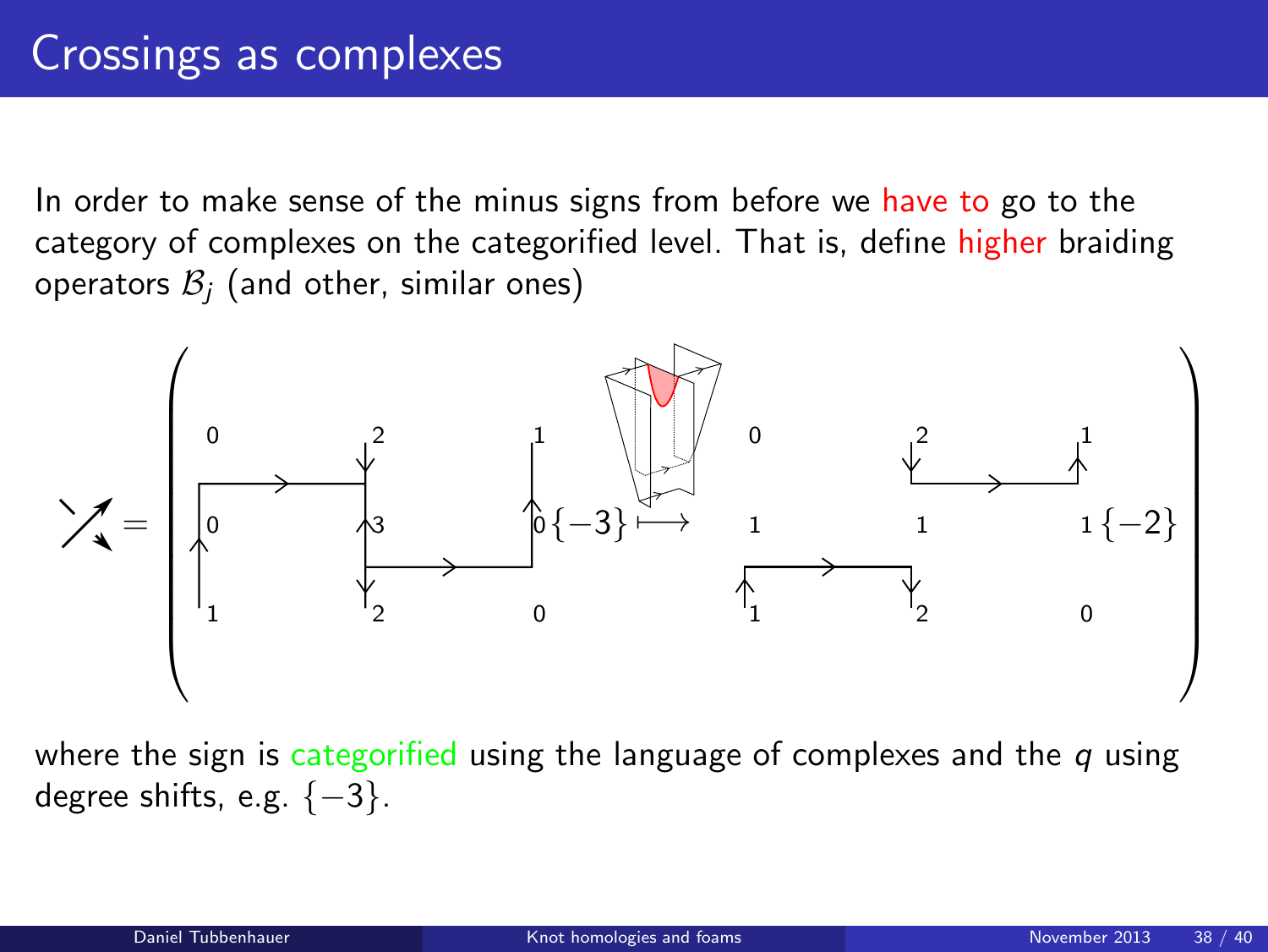# Exempli gratia (The Hopf link - part two)

The Hopf link example from before will give a complex



that, up to some degree conventions, agrees with  $sI_3$ -Khovanov homology of  $L<sub>D</sub>$ . Here  $F = F_5^{(2)} F_4^{(2)} F_3^{(2)} F_1^{(2)} F_2^{(3)}$  and  $F' = F_5 F_4 F_3 F_1$ .

# Wish(T)

Since the above construction agrees (up to some normalization/shifts) with the construction of the  $sI_3$ -link homologies, the "higher" combinatoric of tableaux should tell us how to calculate these invariants (note: this should work for all  $n > 1$ ). Moreover, the colored  $sI_3$ -link homologies should fit in this framework.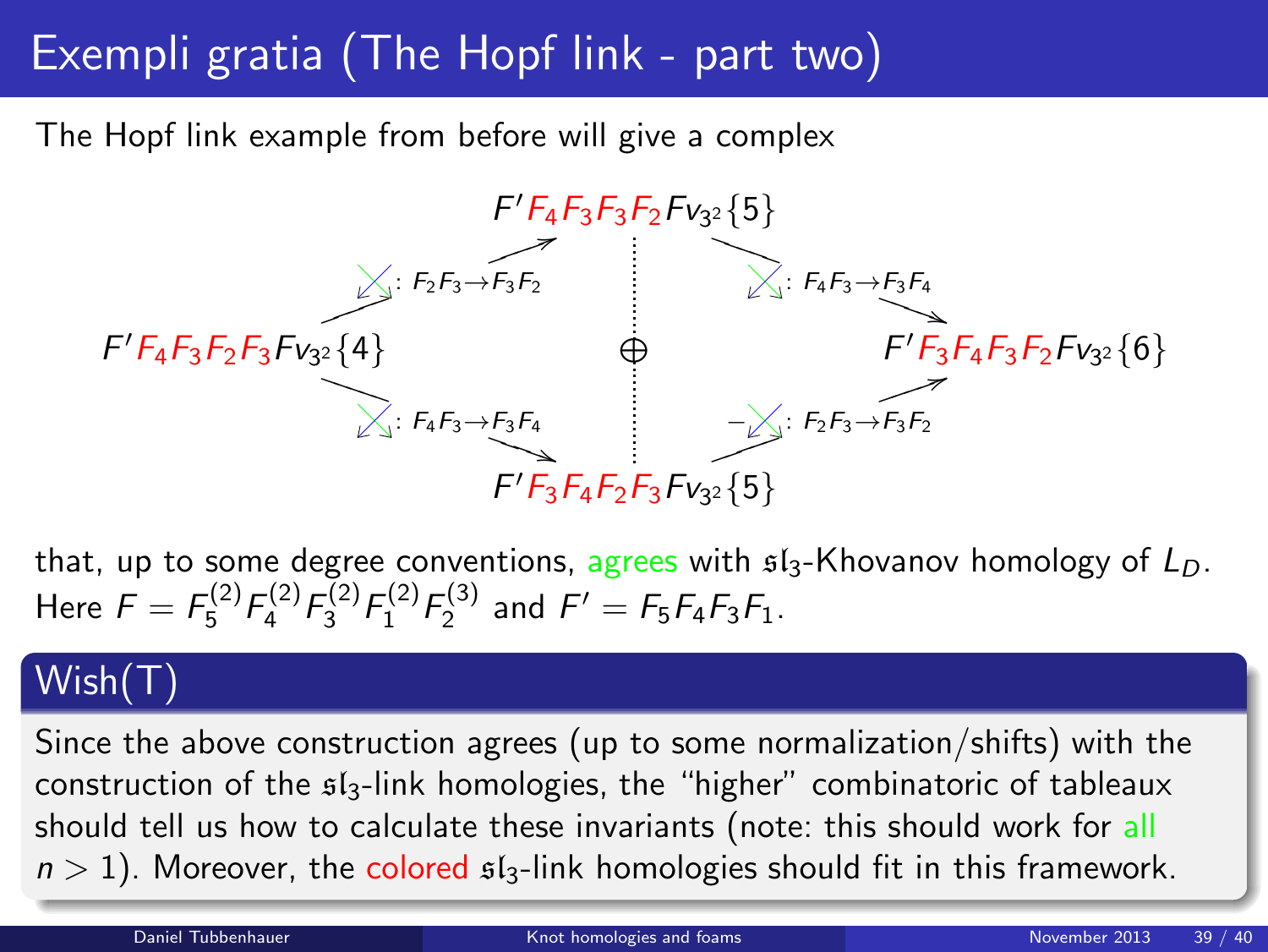There is still much to do...